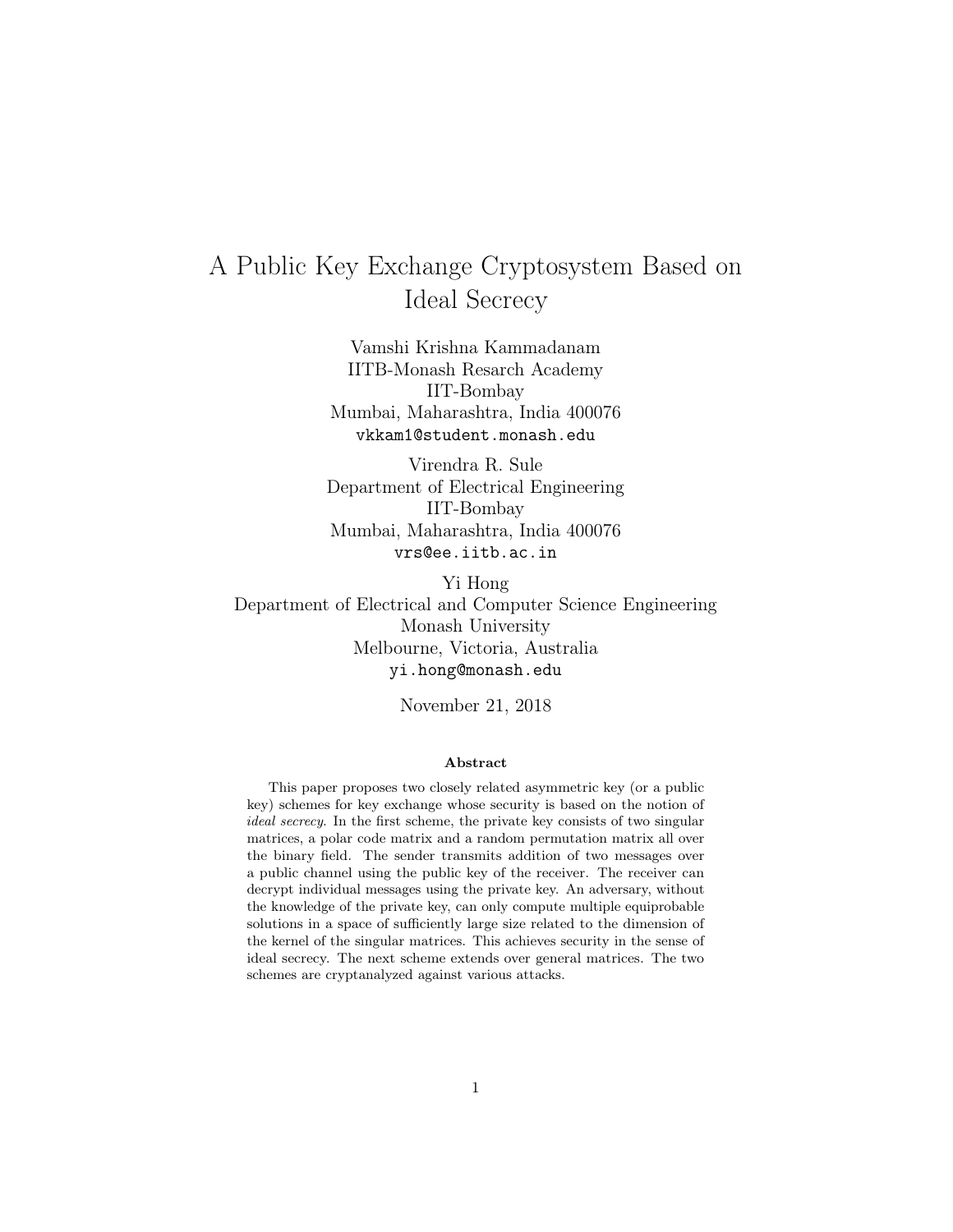# 1 Introduction

Symmetric key cryptography arose to satisfy the major need of the civilisation, that of confidentiality of information. It served at least in principle, two functions, that of *confidentiality* and *data integrity* of communicating large quantity (bulk) of information or data over an insecure channel tapped by a passive adversary. However, a symmetric key cryptographic scheme presumes a secure channel for key exchange for its own functioning. This requirement was fulfilled by several ingenious asymmetric (public) key schemes. The well known Diffie Hellman key exchange protocol in 1976 was followed by RSA [\[1\]](#page-19-0) and Rabin [\[2\]](#page-19-1) based on integer factorisation problem, El-Gammal[\[3\]](#page-20-0) based on discrete logarithm problem, Paillier [\[4\]](#page-20-1), McEliece [\[5\]](#page-20-2) and NTRU [\[6\]](#page-20-3). These have lead to an assurance of security of information transaction over internet and have provided a practically feasible infrastructure for secure E-commerce since the 1990s. Public key cryptography has now provided the functionalities of small scale encryption, key exchange over public channels and authentication (signature) of entities. These in turn have shown a vast scope of application to practice of information storage, communication and transaction affecting the civilisation from secure personal level transactions over internet, E-commerce, secure networks for communication to conduct of elections affecting the nations and democracies.

Unfortunately, despite several new and powerful proposals in asymmetric key cryptography after the original schemes, it turns out that a very small number of public key proposals have survived to offer security for practical use. Security of most of these primitives have been based on computational hardness of the schemes. Although Shannon's original paper [\[7\]](#page-20-4) proposed the concept of perfect secrecy proving perfect secrecy of the one time pad, this concept did not percolate into public key schemes which were dominated by computational hardness (or complexity) for security measure in contrast to information theoretic security. For security all of these public key schemes utilize unproved computational hardness of one of the problems such as the Elliptic curve discrete log computation, prime factorization or sometimes proved hypotheses such as NP completeness of a computational problem, square root computation modulo numbers without prime factorization and shortest vector problem in Lattices. In recent times information theoretic security has turned out to be the basis of secrecy capacity for wiretapped channels [\[8\]](#page-20-5), [\[9\]](#page-20-6) and forms an alternative to the traditional public key cryptography.

# 1.1 Public key scheme based on ideal secrecy

The purpose of this paper is to propose two related asymmetric (hereafter called public) key schemes whose security is not based purely on computational hardness but is based also on the notion of ideal secrecy which seems to have appeared first in a paper by Geffe [\[10\]](#page-20-7). This shift to ideal secrecy offers a new direction to search for public key primitives. In this paper we provide concrete realizations of such schemes. The notion of ideal secrecy is briefly equivalent to guessing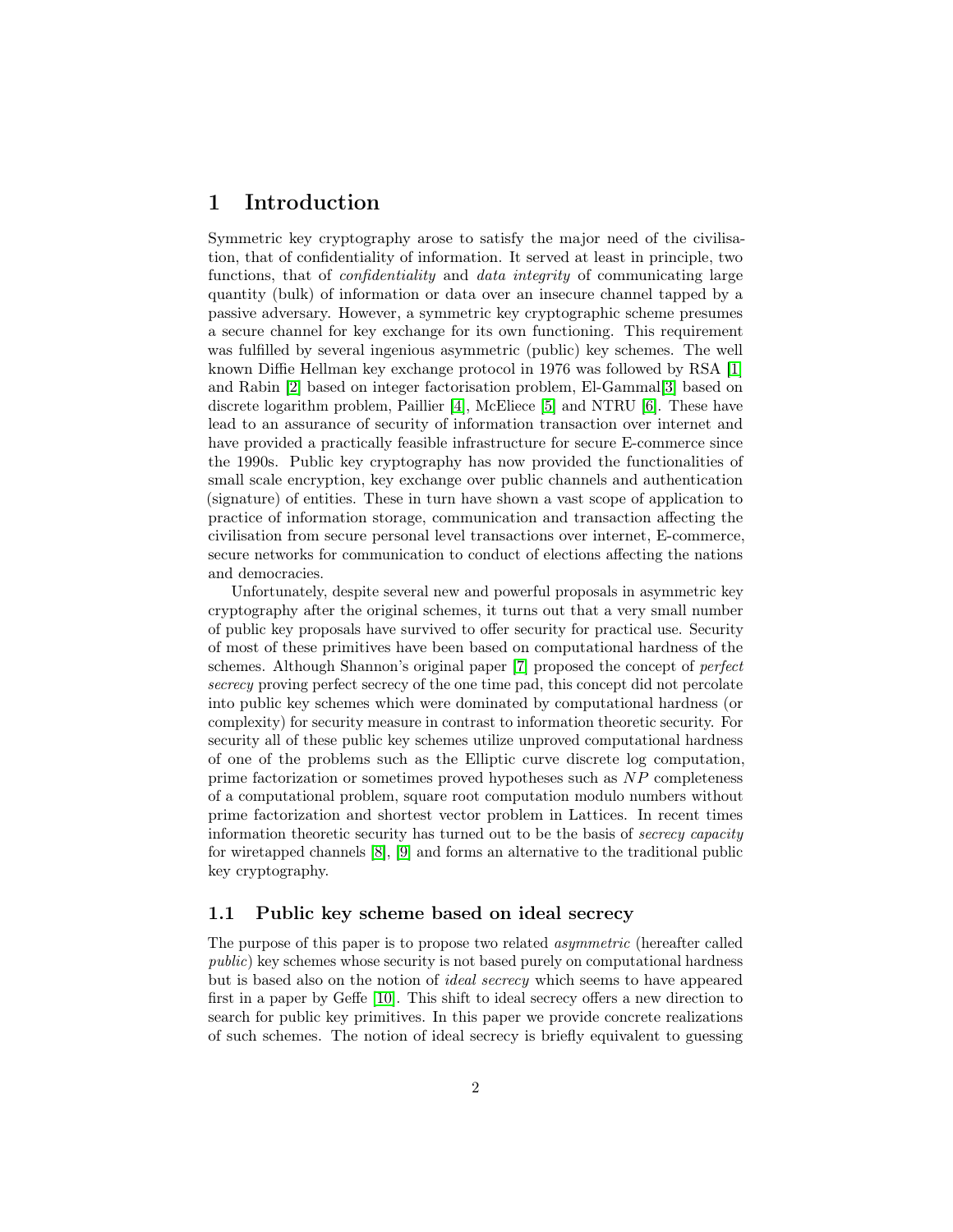a correct string in a large set. This can be explained as follows. If a function having the trapdoor information (private key) has a large and equiprobably number of arguments (inputs) which give rise to the same output without using the key, then even if the problem of constructing the input given the output is not computationally hard guessing the correct input is secured by the knowledge of the trapdoor. We say that function provides an ideal secrecy if the size of the set of inputs where guess is equiprobable is large enough. In the special cases of primitives when this set is itself as large as the key space, this secrecy is analogous to perfect secrecy [\[10\]](#page-20-7).

From the point of view of computational security, the ideal secrecy can be systematically explored in terms of one way functions (OWFs) which form the basic foundation of both symmetric as well as public key cryptography. Our notion of security of the proposed public key scheme re-interprets this notion of one way-ness in terms of ideal secrecy. This differentiation is explained next.

# 1.1.1 One way, trapdoor one way and one way functions based on ideal secrecy

Both the symmetric and public key primitives depend on functions with practically feasible computation, called one way function (OWF) and trapdoor one way function (TOWF). Public key schemes based on computational hardness for security have required three types of functions as follows. For asymmetric encryption traditionally one requires three functions  $F: \mathcal{U} \times \mathcal{X} \to \mathcal{Y}, H: \mathcal{Y} \times \mathcal{R} \to \mathcal{X}$  and  $G: \mathcal{R} \to \mathcal{U}$  where  $\mathcal{U}$  denotes the set of public keys while  $\mathcal{R}$  is the set of private keys. The functions  $\mathcal{F}, \mathcal{H}$  and  $\mathcal{G}$  are required to have following properties.

- 1.  $F(u, \cdot): \mathcal{X} \to \mathcal{Y}$  is a OWF for every  $u = G(r)$  for any r in R.
- 2.  $H(r, \cdot): \mathcal{Y} \to \mathcal{X}$  is a TOWF with trapdoor r.
- 3.  $G(\cdot): \mathcal{R} \to \mathcal{U}$  is a OWF.

Here the OWFs are considered in the sense of computational hardness described at the start of Section [2.1](#page-3-0) on the following page. In the asymmetric scheme we consider a notion of asymmetric encryption based on ideal OWFs as follows.

An asymmetric encryption based on ideal secrecy is defined by three functions  $F: \mathcal{U} \times \mathcal{X} \to \mathcal{Y}, H: \mathcal{R} \times \mathcal{X} \to \mathcal{X}$  and  $G: \mathcal{R} \to \mathcal{U}$  such that, for  $u = G(r)$  for any r in R the function  $F(u, .): \mathcal{X} \to \mathcal{Y}$  is an ideal OWF,  $H(r, .): \mathcal{Y} \to \mathcal{X}$  is an ideal TOWF while  $G$  is a OWF. The definitions of an ideal OWF (IOWF) and an ideal TWOF (ITWOF) are given in the next section. This briefly presents the nature of the public key scheme we develop in this paper and its difference with respect to traditional schemes based on computational security.

# 1.2 Previous work on public key primitives

The literature has two kinds of public key primitives. One is used for encryption and the second is for key exchange. Although if you have a public key scheme available you can exchange something securely over a public channel, but there is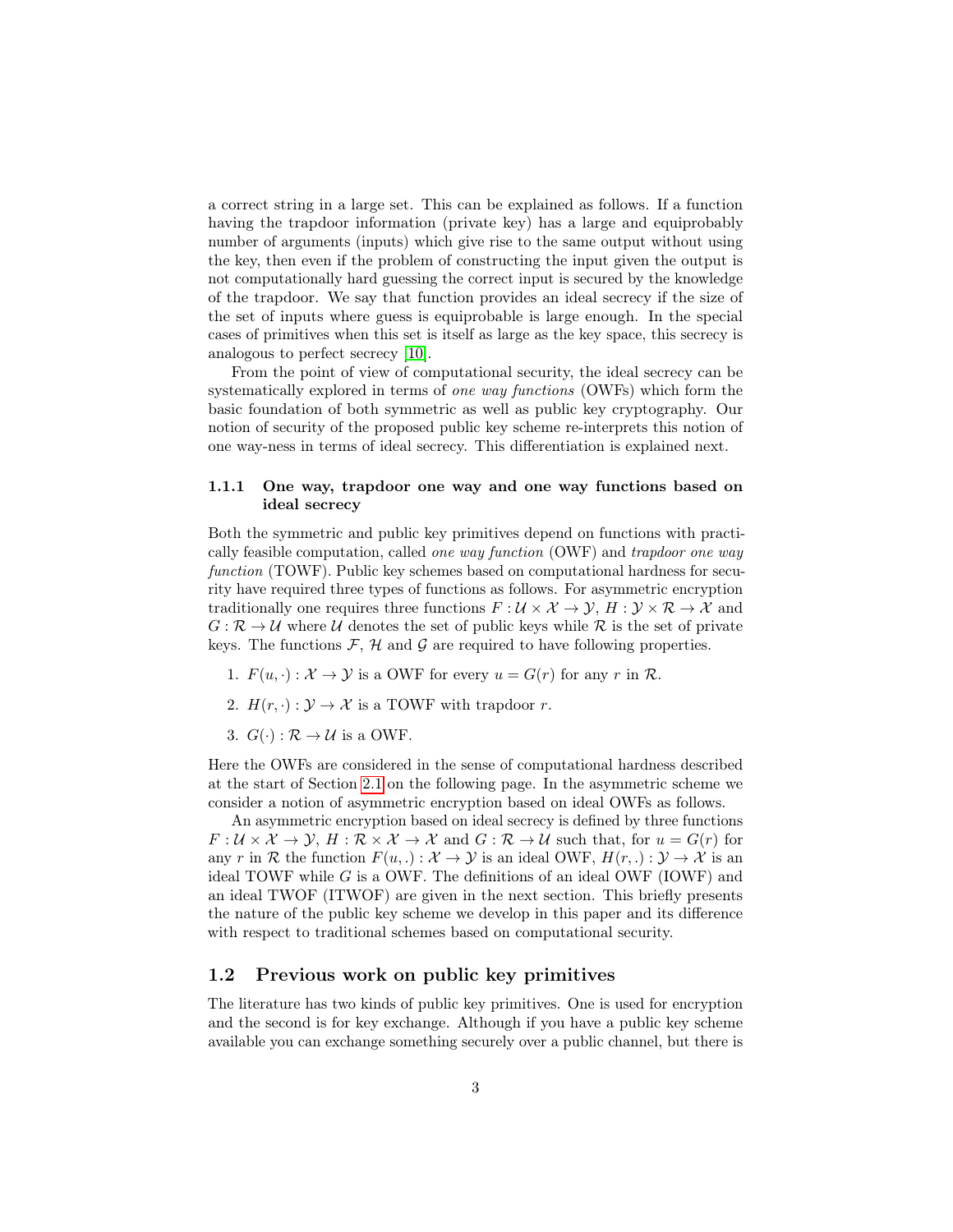no need to exchange information beforehand if you want to encrypt information by public key and send. At the same time, if you have a key exchange scheme over a public channel, since you are able to exchange a key securely you can also do encryption. Both solve the problems of key exchange and encryption over a public channel. Originally, Diffie Hellman [\[11\]](#page-20-8) was proposed as exchange of key over public channel and RSA [\[1\]](#page-19-0) and [\[2\]](#page-19-1) was proposed as encryption scheme over a public channel. After RSA, El-Gammal [\[3\]](#page-20-0) scheme was proposed to show that encryption could be done using Diffie-Hellman key exchange. All the three schemes are later used for development of signature, which solved the problem of authentication of entities. After elliptic curve based Diffie Hellman scheme (ECC) came on the scene several possibilities of protocols and signature schemes based on public key exchange using pairing were proposed and form foundation of public key cryptography. The literature on ECC is too vast but comprehensively available in [\[12\]](#page-20-9), [\[13\]](#page-20-10). Other successful public key cryptographic schemes are McEliece [\[5\]](#page-20-2) and NTRU [\[6\]](#page-20-3). All of these schemes offer security on the computational hardness of certain problems such as elliptic curve discrete log, prime factorization, shortest vector in a lattice [\[6\]](#page-20-3) or NP-completeness of decoding [\[5\]](#page-20-2). The central theme of the cryptographic scheme we propose in this paper is to construct ITWOFs with properties stated above required for public key schemes. We first construct the public key primitive based on polar code matrix and study its security. Then propose a primitive using general matrices.

# 2 Definitions of ideal secrecy, OWF, TOWF

In this section we discuss definitions of OWF and TOWF and their variants based on ideal secrecy. Let  $U_B$ ,  $R_B$  be public and private keys of an entity Bob. In a public key cryptography, suppose Alice wants to send a message  $m$  to Bob. Consider public private key pair being related by a function  $G$ ,

$$
U_B = G(R_B)
$$

where G is required to be a OWF. The encrypted ciphertext c of the message  $m$ is,

$$
c = E(U_B, m)
$$

Hence  $E$  also has to be a OWF of m since  $U_B$  is known to public. The decryption function with trapdoor  $R_B$  and ciphertext c is

$$
m=D(R_B,c)
$$

Here  $D$  has to be a TOWF with trapdoor  $R_B$ . The ideal secrecy variants of such a scheme can be considered with the help of ideal OWF and ideal TWOF which are defined next.

# <span id="page-3-0"></span>2.1 Definitions of IOWF and ITOWF

Traditionally a OWF is a function  $F: \mathcal{X} \to \mathcal{Y}$  between sets  $\mathcal{X}, \mathcal{Y}$  which allows "easy" (i.e. in practically feasible time) computation of  $y$  in  $\mathcal Y$  given any member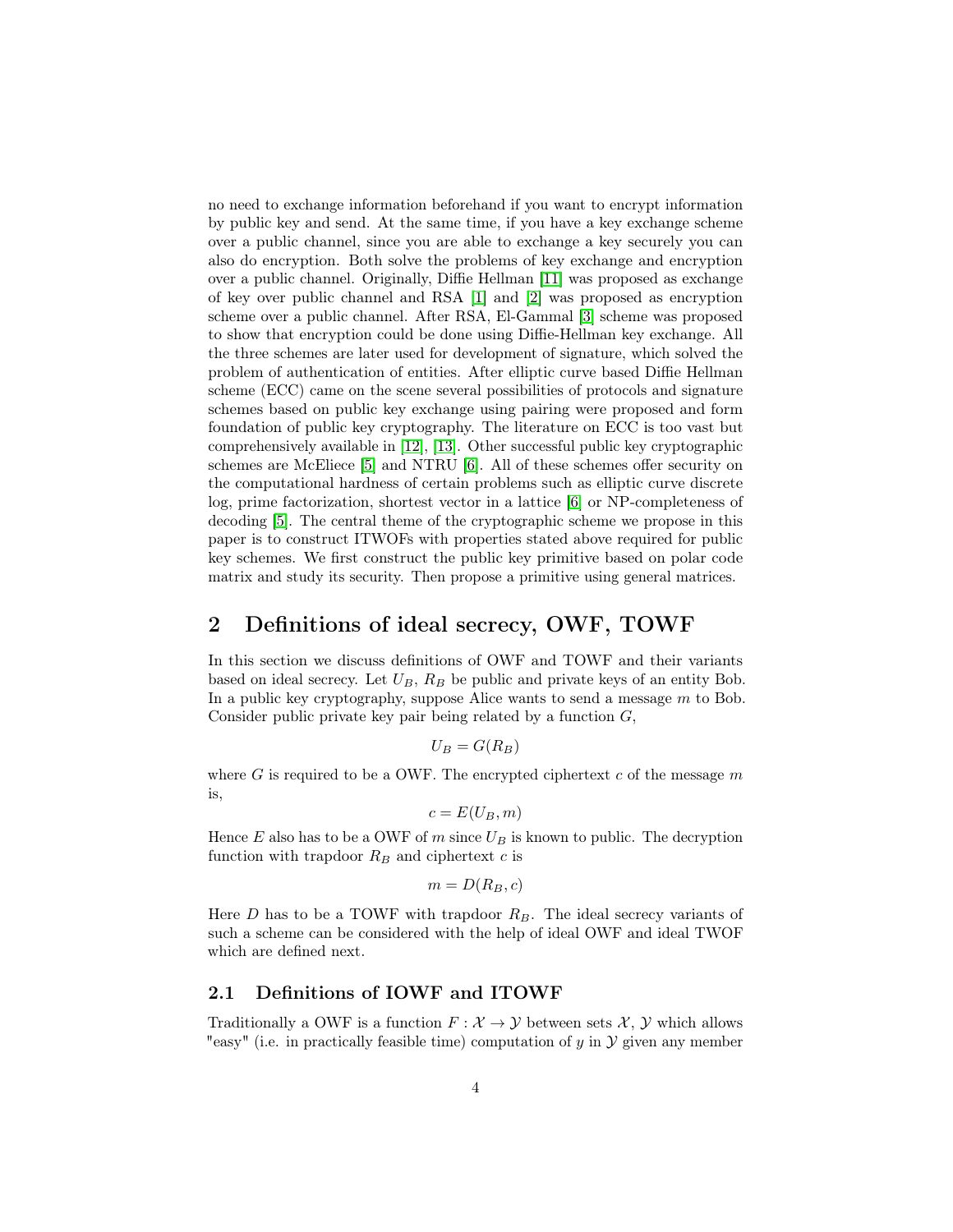x in X but given y in Y computation of an x in X such that  $y = F(x)$  is "difficult" (i.e. there is no known algorithm to compute  $x$  in practically feasible time). A OWF with the variant of ideal secrecy is defined as follows.

**Definition 2.1** (Ideal One Way Function) A function  $F: \mathcal{X} \to \mathcal{Y}$  from a set X to  $Y$  is said to be Ideal One Way Function (IOWF) of order n if

- 1. Computation of  $y = F(x)$  for any x in X is "easy".
- 2. Given y there is a set  $S_y \subset \mathcal{X}$  of size at least n such that any known algorithm results into computation of an equiprobable number of x in  $S_y$ which satisfy  $y = F(x)$ .

To define a decryption function using private key, traditionally one needs the concept of a Trapdoor One Way Function (TOWF) where the trapdoor represents the private key. A function  $F : \mathcal{T} \times \mathcal{X} \to \mathcal{Y}$  with  $\mathcal{T}$  the set of keys or trapdoors is called a TOWF if for each t in  $\mathcal T$  the function  $F_t : \mathcal X \to \mathcal Y$  where  $F_t(x) = F(t, x)$  is a OWF and given a pair  $(x, y)$  in  $\mathcal{X} \times \mathcal{Y}$  such that  $y = F_t(x)$ for some t, computation of t such that  $y = F(t, x)$  is not known to be feasible. From the notion of IOWF above we can define a notion of Ideal TOWF (ITWOF) as follows.

**Definition 2.2** (Ideal Trapdoor One Way Function) A function  $F : \mathcal{T} \times \mathcal{X} \rightarrow \mathcal{Y}$ is said to be an Ideal TOWF (ITOWF) of order n with trapdoor set  $\mathcal T$  if

- 1. for any t in  $\mathcal T$  the function  $F_t : \mathcal X \to \mathcal Y$  where  $y = F_t(x) = F(t, x)$  is an IOWF of order n.
- 2. Given the pair  $(x, y)$  computation of t in T such that  $y = F(t, x)$  is not known to be feasible.

Using these ideal variants of OWF, TOWF we construct a public key exchange scheme in next section using the algebraic properties of the polar code matrix.

# <span id="page-4-0"></span>3 Key exchange based on the public key primitive using polar code matrix

In this section, we discuss properties of polar code matrix and present an IOWF and an ITOWF for a public key scheme with examples. Polar codes, introduced by Arıkan in [\[14\]](#page-20-11), are the linear block error correction codes with provable capacity-achieving capability over certain types of discrete memoryless channels, and uses only  $\frac{N}{2}$  log N XOR operations at each encoding/decoding of a length-N polar code. In this paper, we only focus on the polar code matrix. Given a polar code, denoted by  $(N, K, A)$ , where  $N = 2<sup>n</sup>$  and K denote the code length and the message length, n is an integer, and  $A$  is the set of information bit indices with cardinality  $|\mathcal{A}| = K$ , the polar code matrix is defined as

$$
\mathbf{G} \triangleq \mathbf{F}^{\otimes n}
$$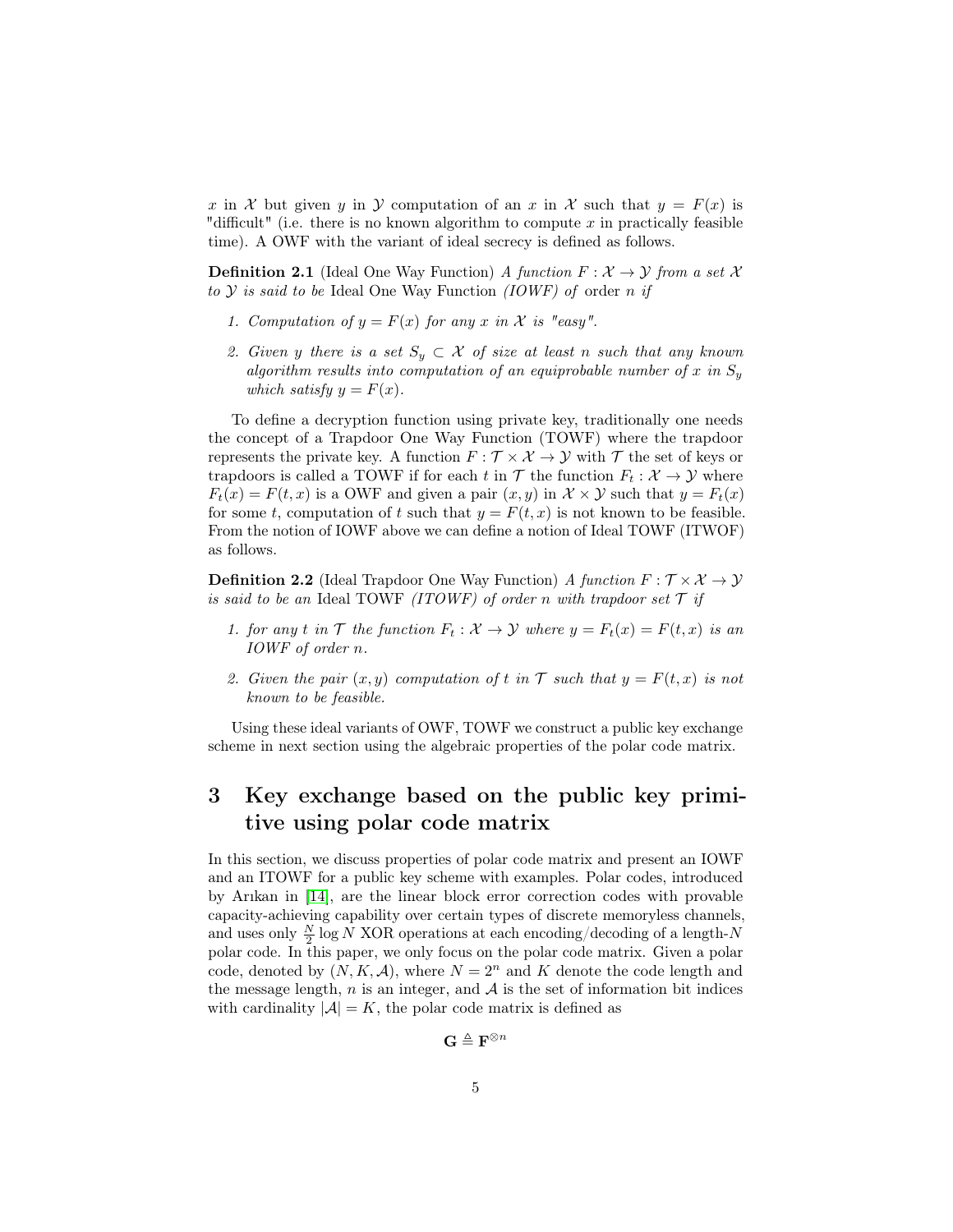where  $G$  is an n fold Kronecker product of

<span id="page-5-3"></span>
$$
\mathbf{F} = \begin{bmatrix} 1 & 1 \\ 0 & 1 \end{bmatrix} \tag{1}
$$

which is a  $2 \times 2$  binary kernel matrix of a polar code. We have the following property of the tensor product.

<span id="page-5-2"></span>**Proposition 3.1** Let **A**, **B**, **C** and **D** are matrices of size  $m \times n$ ,  $p \times q$ ,  $n \times k$ and  $q \times r$  respectively. Then

$$
(\mathbf{A}\otimes\mathbf{B})(\mathbf{C}\otimes\mathbf{D})=(\mathbf{AC})\otimes(\mathbf{BD})
$$

See [\[15\]](#page-20-12) for this identity is known as mixed-product property. The next proposition is also well known in [\[16\]](#page-20-13).

#### <span id="page-5-0"></span>Proposition 3.2

$$
\mathbf{F}^{\otimes n}\mathbf{F}^{\otimes n} = \mathbf{I}_N \tag{2}
$$

where the operation between the matrices is binary matrix multiplication operation modular 2 and  $I_N$  denotes an identity matrix of size  $N \times N$ .

*Proof.* For  $n = 1$ , it is straightforward, i.e.,  $\mathbf{F} \cdot \mathbf{F} = \mathbf{I}_2$ . For  $n \geq 2$ , we prove it by induction using the following recursion. Suppose Proposition [3.2](#page-5-0) holds for all values of n up to k, where  $k \geq 1$ . When  $n = k + 1$ , we obtain

$$
\mathbf{F}^{\otimes n} \mathbf{F}^{\otimes n} = (\mathbf{F} \otimes \mathbf{F}^{\otimes k})(\mathbf{F} \otimes \mathbf{F}^{\otimes k})
$$
  
=  $(\mathbf{F} \mathbf{F}) \otimes (\mathbf{F}^{\otimes k} \mathbf{F}^{\otimes k})$   
=  $\mathbf{I}_2 \otimes \mathbf{I}_{2^k}$   
=  $\mathbf{I}_{2^n}$  (3)

Eq. [\(3\)](#page-5-1) is due the identity in Proposition [3.1.](#page-5-2)

<span id="page-5-1"></span> $\Box$ 

**Proposition 3.3** The multiplication of any binary vector  $\bf{v}$  of length n and  $\bf{G}$ can be treated as a non-systematic polar encoder with the input vector  $\mathbf{v}$ , which has the exact  $\frac{N}{2} \log N$  XOR operations [\[17\]](#page-20-14).

The row (or column) index set of a polar code generator matrix  $\mathbf{G} = \mathbf{F}^{\otimes n}$ , where **F** is shown in Eq. [\(1\)](#page-5-3), is  $\mathcal{I}_N \triangleq \{1, 2, ..., N\}$ . Consider the set of indices  $\mathcal{A} \triangleq \{i_1, ..., i_K\} \subset \mathcal{I}_N, (i_1 < i_2 < ... < i_K)$ , and  $\mathcal{A}^c \triangleq \mathcal{I}_N \setminus \mathcal{A} = \{i_{K+1}, ..., i_N\},$  $(i_{K+1} < i_{K+2} < ... < i_N)$ . Then **G** has submatrices  $\mathbf{G}_{\mathcal{A}}$  and  $\mathbf{G}_{\mathcal{A}^c}$ , according to the sets  $\{\mathcal{A}\}\$  and  $\{\mathcal{A}^c\}\$  as row indices. Similarly, using the sets  $\{\mathcal{A}\}\$  and  $\{\mathcal{A}^c\}\$ as column indices, the matrix **G** has submatrices  $H_A$  and  $H_{A<sup>c</sup>}$ . Hence there is a row permutation Q such that

$$
\mathbf{Q}\mathbf{G} = \begin{bmatrix} \mathbf{G}_{\mathcal{A}} \\ \mathbf{G}_{\mathcal{A}^c} \end{bmatrix} \tag{4}
$$

$$
\mathbf{G}\mathbf{Q}^T = \begin{bmatrix} \mathbf{H}_{\mathcal{A}} & \mathbf{H}_{\mathcal{A}^c} \end{bmatrix} \tag{5}
$$

<span id="page-5-4"></span>We have the following property.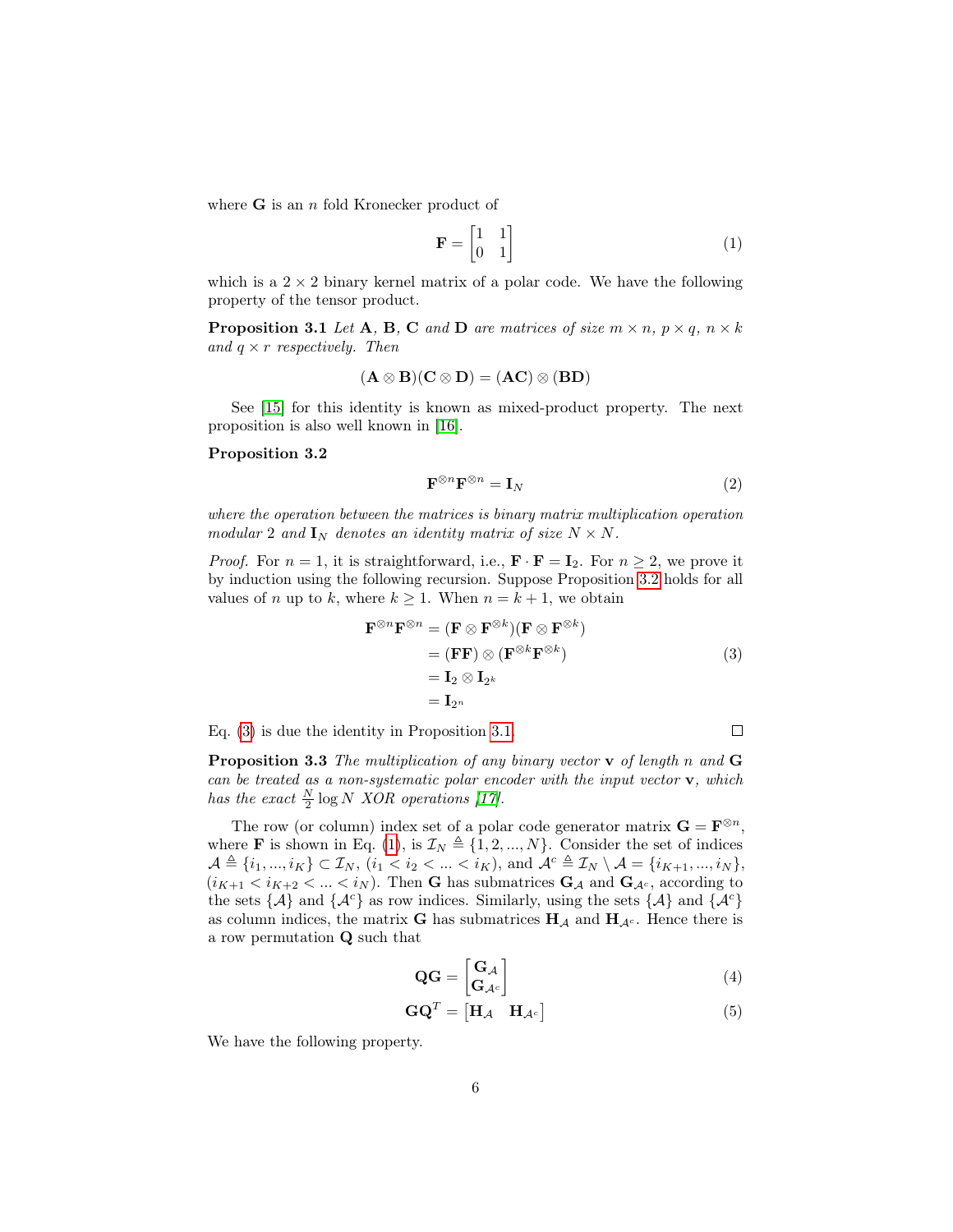Property 3.4

<span id="page-6-0"></span>
$$
\mathbf{G}_{\mathcal{A}}\mathbf{H}_{\mathcal{A}} = \mathbf{I}_{K} \tag{6}
$$

$$
G_{\mathcal{A}}H_{\mathcal{A}^c} = 0_{K \times (N-K)} \tag{7}
$$

$$
\mathbf{G}_{\mathcal{A}^c}\mathbf{H}_{\mathcal{A}} = \mathbf{0}_{(N-K)\times K} \tag{8}
$$

$$
\mathbf{G}_{\mathcal{A}^c}\mathbf{H}_{\mathcal{A}^c} = \mathbf{I}_{N-K} \tag{9}
$$

*Proof.* From the definitions of  $G_A$ ,  $G_{A^c}$ ,  $H_A$  and  $H_{A^c}$ . There is a permutation matrix **Q** of size  $N \times N$ , such that

$$
\mathbf{Q}\mathbf{F}^{\otimes n} = \begin{bmatrix} \mathbf{G}_{\mathcal{A}} \\ \mathbf{G}_{\mathcal{A}^c} \end{bmatrix} = \mathbf{G}
$$

$$
\mathbf{F}^{\otimes n} \mathbf{Q}^T = \begin{bmatrix} \mathbf{H}_{\mathcal{A}} & \mathbf{H}_{\mathcal{A}^c} \end{bmatrix} = \mathbf{H}
$$

and

$$
\mathbf{G}\mathbf{H} = \mathbf{Q}\mathbf{F}^{\otimes n}\mathbf{F}^{\otimes n}\mathbf{Q}^T = \mathbf{I}
$$

Hence the proof follows  $\mathbf{F}^{\otimes n}\mathbf{F}^{\otimes n} = \mathbf{I}$  and  $\mathbf{Q}$  being a permutation matrix.  $\Box$ 

Based on the polar code matrix properties in Section [3](#page-4-0) on page [5,](#page-4-0) we present the following asymmetric key cryptosystem.

# 3.1 Public Key Exchange Scheme Based On Polar Codes

Consider Alice initiating a key exchange session with Bob whose private and public keys are defined as follows.

#### 3.1.1 Private and public keys

Recall the row index set  $\mathcal{I}_N = \{1, \ldots, N\}$  and the set  $\{\mathcal{A}\} \subset \mathcal{I}_N$ . Let  $S_1$  and  $S_2$  be  $K \times K$  and  $(N - K) \times (N - K)$  singular matrices respectively with ranks  $r_1$ ,  $r_2$  and **P** be the  $N \times N$  binary permutation matrix. Define

$$
\mathbb{1}_{\mathcal{A}}(i) \triangleq \begin{cases} 1 & \text{if } i \in \mathcal{A} \\ 0 & \text{if } i \in \mathcal{A}^c \end{cases}
$$

We then define the private key  $\mathcal{T}^{priv} \triangleq {\mathbb{1}_A, \mathbf{S}_1, \mathbf{S}_2, \mathbf{P}}$  and the public key

$$
\mathcal{T}^{pub} \triangleq \left\{ \mathbf{G}_{\mathcal{A}}^{pub} = \mathbf{S}_1 \mathbf{G}_{\mathcal{A}} \mathbf{P}, \mathbf{G}_{\mathcal{A}^c}^{pub} = \mathbf{S}_2 \mathbf{G}_{\mathcal{A}^c} \mathbf{P} \right\}
$$
(10)

As discussed earlier for public key primitive we require an IOWF for encryption and an ITOWF for decryption which are constructed below.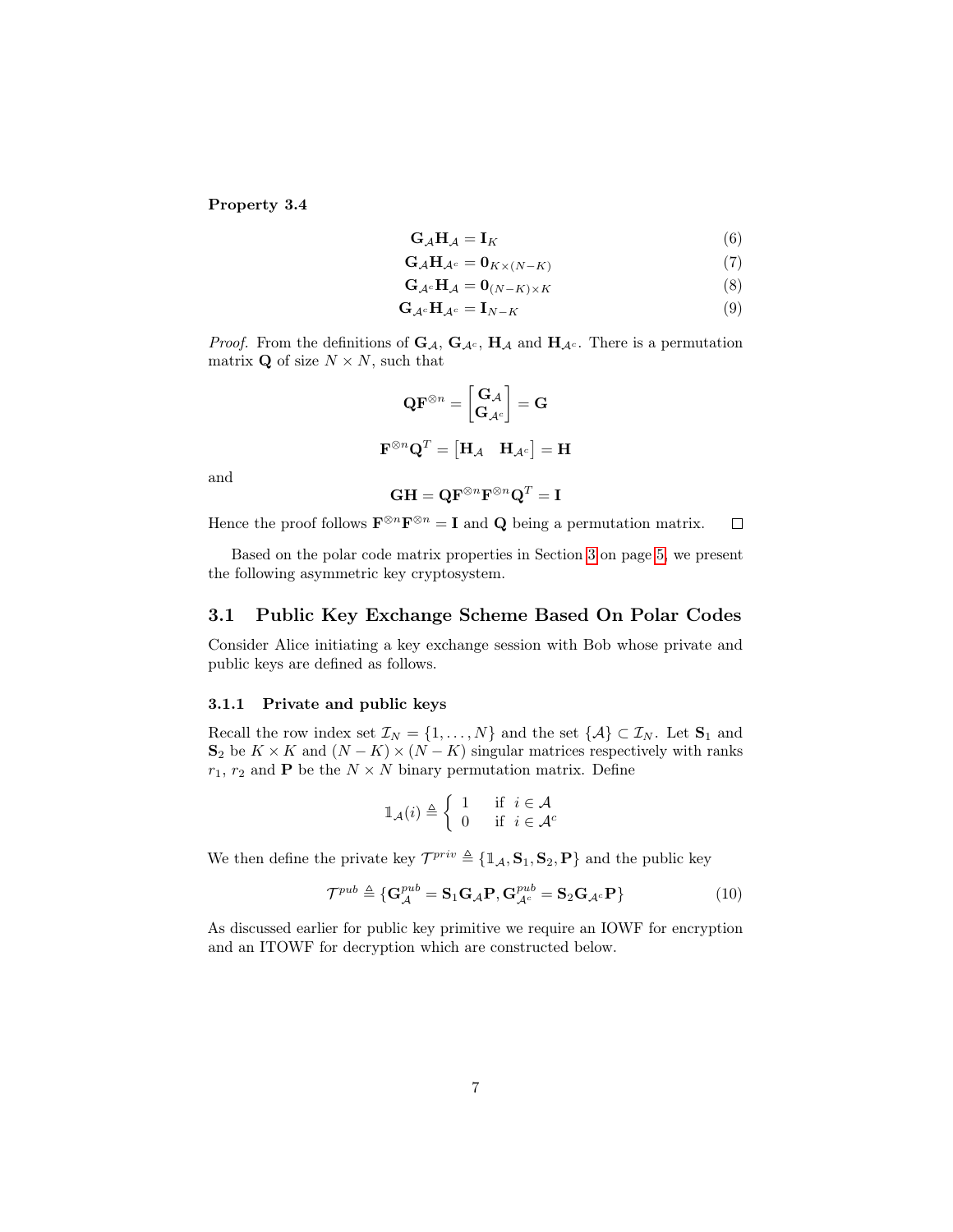#### 3.1.2 Encryption and decryption

Alice has two randomly generated input vectors  $x_1$  of length K-bits and  $x_2$  of length  $N - K$ -bits and the public key  $\mathcal{T}^{pub}$ , the encryption of  $x_1, x_2$  is given by

<span id="page-7-1"></span><span id="page-7-0"></span>
$$
c = x_1 \mathbf{G}_{\mathcal{A}}^{pub} + x_2 \mathbf{G}_{\mathcal{A}^c}^{pub}
$$
 (11)

Given the private key  $\mathcal{T}^{priv}$ , the cipher-text c, Bob decrypts as

$$
c\mathbf{P}^T \mathbf{H}_{\mathcal{A}} = (x_1 \mathbf{S}_1 \mathbf{G}_{\mathcal{A}} \mathbf{P} + x_2 \mathbf{S}_2 \mathbf{G}_{\mathcal{A}^c} \mathbf{P}) \mathbf{P}^T \mathbf{H}_{\mathcal{A}}
$$
  
=  $(x_1 \mathbf{S}_1 \mathbf{G}_{\mathcal{A}} + x_2 \mathbf{S}_2 \mathbf{G}_{\mathcal{A}^c}) \mathbf{H}_{\mathcal{A}}$   
=  $x_1 \mathbf{S}_1$  (12)

The simplification to Eq. [\(12\)](#page-7-0) is due to  $\mathbf{PP}^T = \mathbf{I}$  and Eq. [\(7\)](#page-6-0) on page [7](#page-6-0) in Property [3.4](#page-5-4) on page [7](#page-5-4). Then finally Bob multiplies by  $G_A P$  in Eq. [\(12\)](#page-7-0) to get  $x_1\mathbf{S}_1\mathbf{G}_A\mathbf{P} = x_1\mathbf{G}_{\mathcal{A}}^{pub}$ , which is the shared common information between Alice and Bob.

# 3.2 OWF, IOWF, ITOWF based on polar code matrix

We now describe one wayness of various functions above based on polar code matrix.

1. Public private key pair function

$$
\begin{aligned} \mathbf{G}_{\mathcal{A}}^{pub} &= \mathbf{S}_1 \mathbf{G}_{\mathcal{A}} \mathbf{P} \\ \mathbf{G}_{\mathcal{A}^c}^{pub} &= \mathbf{S}_2 \mathbf{G}_{\mathcal{A}^c} \mathbf{P} \end{aligned}
$$

2. Encryption function

$$
c = x_1 \mathbf{G}_{\mathcal{A}}^{pub} + x_2 \mathbf{G}_{\mathcal{A}^c}^{pub}
$$

3. Decryption function Computing  $x_1 \mathbf{G}_{\mathcal{A}}^{pub}$ ,  $x_2 \mathbf{G}_{\mathcal{A}}^{pub}$ 

$$
x_1 \mathbf{G}_{\mathcal{A}}^{pub} = c \mathbf{P}^T \mathbf{H}_{\mathbf{A}} \mathbf{G}_{\mathcal{A}} \mathbf{P}
$$

$$
x_2 \mathbf{G}_{\mathcal{A}^c}^{pub} = c \mathbf{P}^T \mathbf{H}_{\mathbf{A}^c} \mathbf{G}_{\mathcal{A}^c} \mathbf{P}
$$

 $\mathbf{G}_{\mathcal{A}}^{pub}$  is of size  $K \times N$  and rank  $r_1$  and  $\mathbf{G}_{\mathcal{A}^c}^{pub}$  is of size  $(N - K) \times N$  and rank  $r_2$ .  $\mathbf{S}_1$  of rank  $r_1$  and of size  $K \times K$ .  $\mathbf{S}_2$  of rank  $r_2$  and of size  $(N - K) \times (N - K)$ respectively.  $\mathbf{G}_{\mathcal{A}}$  and  $\mathbf{G}_{\mathcal{A}^c}$  are matrices of size  $K \times N$  and  $(N - K) \times N$  and P is a permutation matrix of size  $N \times N$ .

#### 3.2.1 Encryption function is IOWF

Consider  $x = \{x_1, x_2\} \in \mathcal{X}$  is a N-bit random input vector of which  $x_1, x_2$  are K-bit and  $N - K$ -bit vectors respectively.  $u = {\mathbf{G}_1, \mathbf{G}_2}$  where  $\mathbf{G}_1$  is of rank  $r_1$ and of size  $K \times N$  and  $\mathbf{G}_2$  is of rank  $r_2$  and of size  $N - K \times N$ .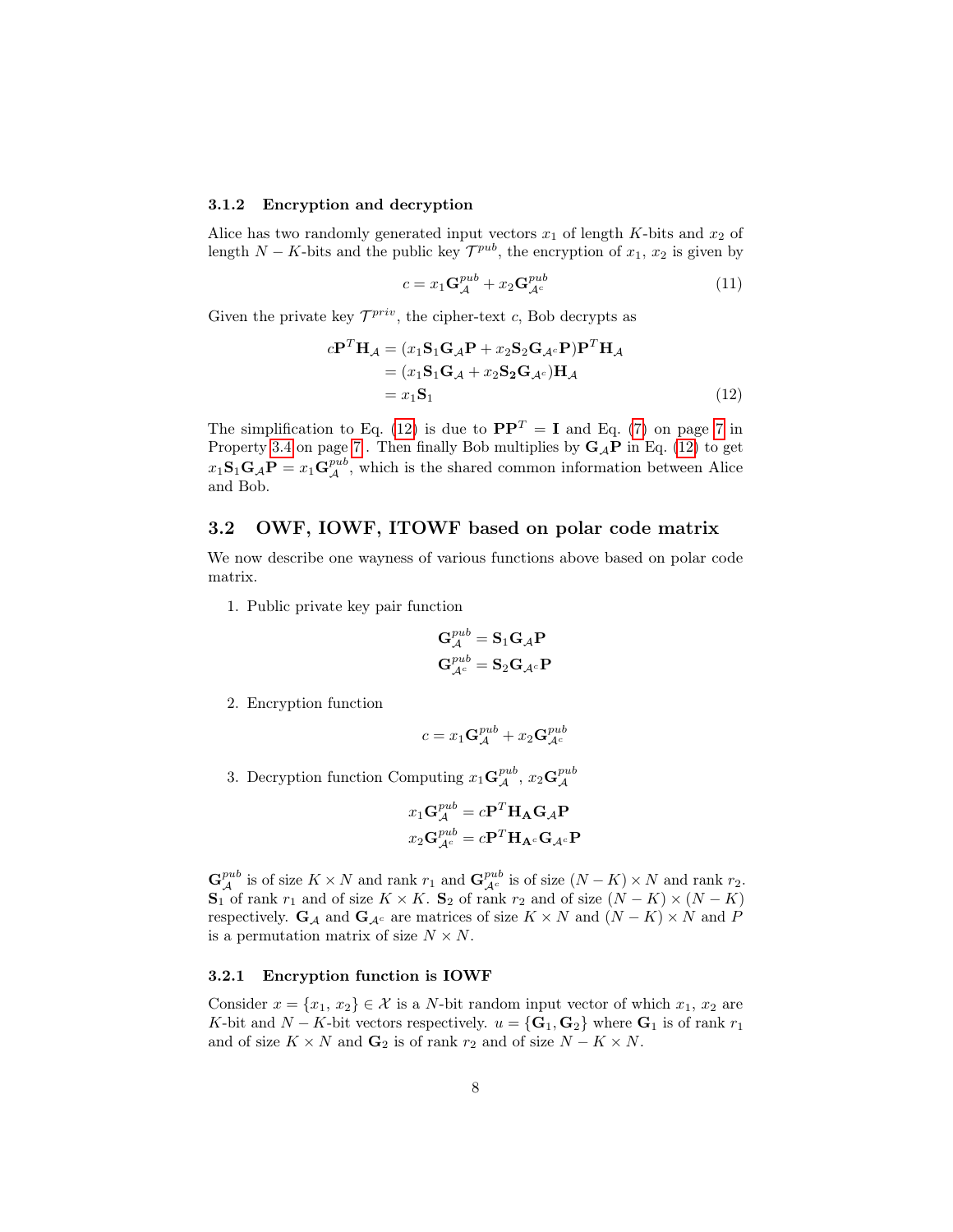**Theorem 3.5** The encryption function  $F: \mathcal{U} \times \mathcal{X} \rightarrow \mathcal{Y}$ , defined as

$$
y = F(u, x) \triangleq x_1 \mathbf{G}_1 + x_2 \mathbf{G}_2
$$

where  $y \in \mathcal{Y}$  is a N-bit output vector, is an IOWF of order  $2^{N-r_1-r_2}$ 

*Proof.* For the function F to be an IOWF, we need to show that given  $y \in \mathcal{Y}$ , computing for  $x \in \mathcal{X}$  results in a set  $S_y \in \mathcal{X} \times \mathcal{E}$  of order n all of which are equiprobable. So, given y and public keys  $G_1$  and  $G_2$ 

$$
y = \begin{bmatrix} x_1 & x_2 \end{bmatrix} \begin{bmatrix} \mathbf{G}_1 \\ \mathbf{G}_2 \end{bmatrix} = \begin{bmatrix} x_1 & x_2 \end{bmatrix} \mathbf{G}^{pub}
$$

The rank of matrix  $G_1$  is  $r_1$  and the rank of matrix  $G_2$  is  $r_2$ . Hence rank  $\mathbf{G}^{pub} = r_1 + r_2$ . Hence the underdetermined system of linear equations above has  $N - r_1 - r_2$  free variables. So the number of solutions of  $x = \{x_1, x_2\} \in \mathcal{X}$ is  $2^{N-r_1-r_2}$ . So the encryption function  $F(u, x)$  is IOWF of order  $2^{N-r_1-r_2}$ .

### 3.2.2 Decryption function is ITOWF

Consider a trapdoor  $t = \{1, 1, S_1, S_2, P\}$  and we have

**Theorem 3.6** The decryption function  $F : \mathcal{T} \times \mathcal{Y} \rightarrow \mathcal{M}$ , defined as,

$$
F(r, y) \triangleq m = \{m_1, m_2\}
$$
  
\n
$$
m_1 = x_1 \mathbf{G}_{\mathcal{A}}^{pub} = y \mathbf{P}^T \mathbf{H}_{\mathbf{A}} \mathbf{G}_{\mathcal{A}} \mathbf{P}
$$
  
\n
$$
m_2 = x_2 \mathbf{G}_{\mathcal{A}^c}^{pub} = y \mathbf{P}^T \mathbf{H}_{\mathbf{A}^c} \mathbf{G}_{\mathcal{A}^c} \mathbf{P}
$$

 $m = \{m_1, m_2\}$  denotes a string of which  $m_1$  and  $m_2$  are symbols of size N, is a ITOWF of order  $2^{N-r_1-r_2}$  with private key  $\mathcal T$  as trapdoor.

*Proof.* For the function  $F$  to be an ITOWF of order  $n$ , we need to show

- 1. it is an IOWF of order  $n$  for each private key parameters  $t$
- 2. given y and x, computation of t is not known to be feasible.

For the function  $F$  to be IOWF, we need to show that, given  $m$ , computing  $y$ results in the set  $S_m \in \mathcal{Y}$  of order n. For arbitrarily chosen  $\mathcal{A}, \mathbf{P}$  we obtain

$$
m = y\mathbf{P}^T \mathbf{H}_{\mathcal{A}} \mathbf{G}_{\mathcal{A}} \mathbf{P}
$$

$$
= y\mathbf{R}
$$

where  $\mathbf{R} = \mathbf{P}^T \mathbf{H}_{\mathcal{A}} \mathbf{G}_{\mathcal{A}} \mathbf{P}$ . The rank of **P**,  $\mathbf{H}_{\mathcal{A}}$  and  $\mathbf{G}_{\mathcal{A}}$  are N, K and K and are all part of private key. For any chosen  $\mathbf R$ , of rank less than  $K$ , is product of these matrices. We can see from the above equation this is of the form  $\mathbf{A}x = b$ , where **A** is not of full rank. Hence the least number of free variables in above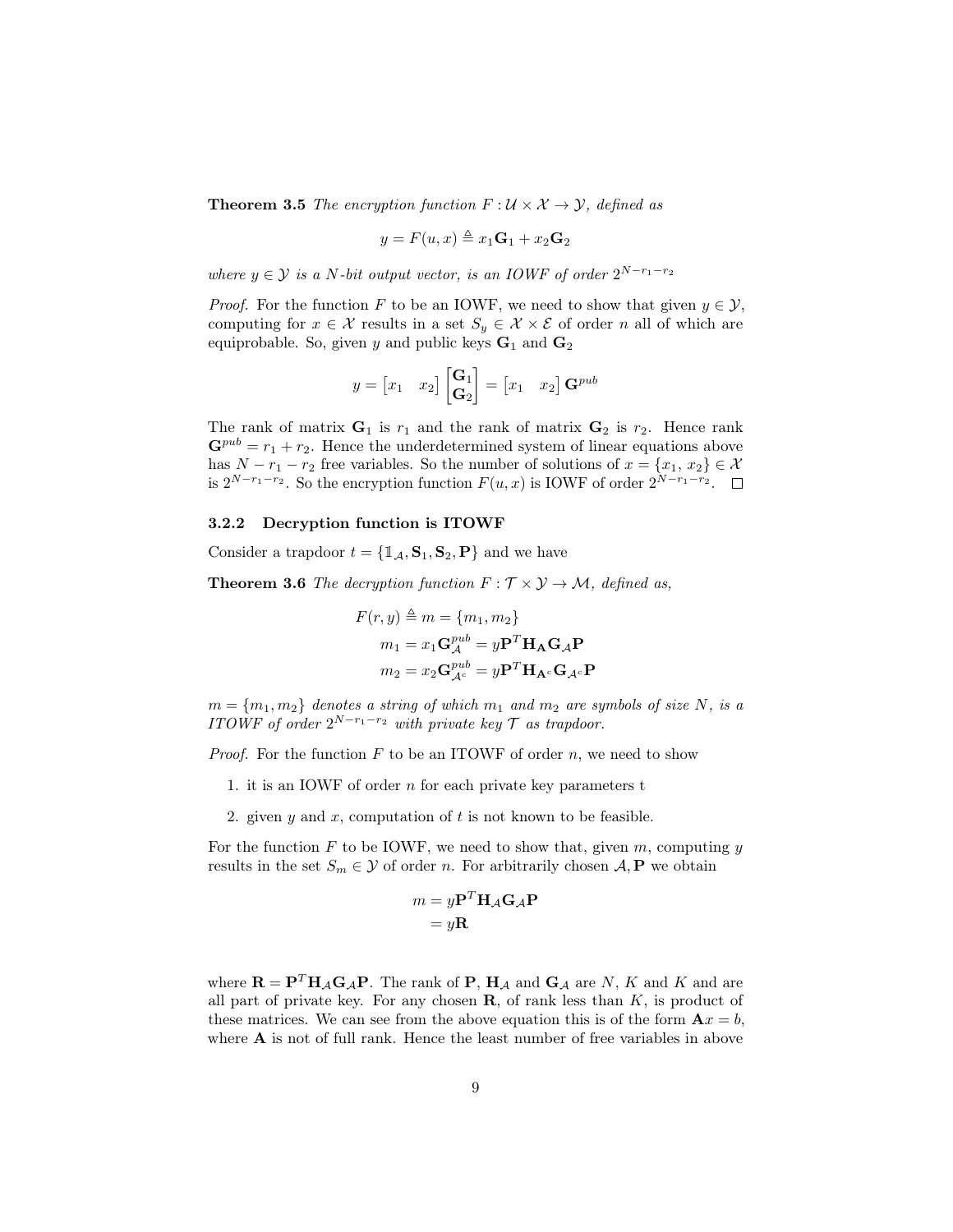equation is  $N - (r_1 + r_2)$  and number of solutions for y are at least  $2^{N-(r_1+r_2)}$ . Hence, for any chosen R, the function F is a IOWF of order  $2^{N-(r_1+r_2)}$ .

For the second part

$$
m = y\mathbf{P}^T \mathbf{H}_{\mathcal{A}} \mathbf{G}_{\mathcal{A}} \mathbf{P}
$$

$$
= y\mathbf{R}
$$

To solve for the private keys  $\mathcal T$  from the above equation requires solving a quadratic system of equations. This is an expected hard problem when the number of variables is sufficiently. There is no known polynomial time algorithm for solving such systems. Hence the the function  $F$  is an ITOWF of order  $2^{N-(r_1+r_2)}$ .  $\Box$ 

### 3.2.3 Public private key pair function is OWF

Consider  $t = {\mathbf{1}_{\mathcal{A}}, \mathbf{S}_1, \mathbf{S}_2, \mathbf{P}}$ .  $\mathbf{S}_1$  is of rank  $r_1$  and of size  $K \times K$ .  $\mathbf{S}_2$  is of rank  $r_2$  and of size  $(N - K) \times N$ .  $\mathbf{G}_{\mathcal{A}}, \mathbf{G}_{\mathcal{A}^c}$  are matrices of size  $K \times N$  and  $(N - K) \times (N - K)$  respectively, as defined Section [3](#page-4-0) on page [5.](#page-4-0) **P** is a random permutation matrix of size  $N \times N$ . We use this notation to propose the below theorem

**Theorem 3.7** The function  $G: \mathcal{T} \to \mathcal{U}$ ,  $G(t) = u$ , defined as

$$
G(t) \triangleq u = \{ \mathbf{G}_1^{pub}, \mathbf{G}_2^{pub} \}
$$

$$
\mathbf{G}_1^{pub} = \mathbf{S}_1 \mathbf{G}_{\mathcal{A}} \mathbf{P}
$$

$$
\mathbf{G}_2^{pub} = \mathbf{S}_2 \mathbf{G}_{\mathcal{A}^c} \mathbf{P}
$$

where  $u = {\mathbf{G}_1^{pub}, \mathbf{G}_2^{pub}}$ .  $\mathbf{G}_1^{pub}, \mathbf{G}_2^{pub}$  are matrices of size  $K \times N$  and  $(N K \times (N - K)$  respectively, is a OWF.

*Proof.* To prove that it is OWF, given  $\mathbf{G}_1^{pub}$ , we need to show that computation of  $t = \{A, P\}$  is not known to be feasible. Consider the following equation

$$
\begin{bmatrix} \mathbf{G}_1^{pub} \\ \mathbf{G}_2^{pub} \end{bmatrix} = \begin{bmatrix} \mathbf{S}_1 & 0 \\ 0 & \mathbf{S}_2 \end{bmatrix} \mathbf{Q} \mathbf{F}^{\otimes n} \mathbf{P}
$$

this is a quadratic system of equations with additional constraint of  $Q$ ,  $P$  being permutation for solving such systems. This is an expected hard problem for sufficiently large number of variables and no general polynomial time algorithm is known for solving suhc systems.  $\Box$ 

# 3.3 Example

Let  $GF(p)$  be the finite field where all the computations are performed, where  $p = 2$ . Let

$$
\mathbf{S}_1 = \begin{bmatrix} 1 & 0 & 1 & 0 \\ 0 & 1 & 0 & 1 \\ 1 & 1 & 1 & 1 \\ 1 & 0 & 1 & 0 \end{bmatrix}
$$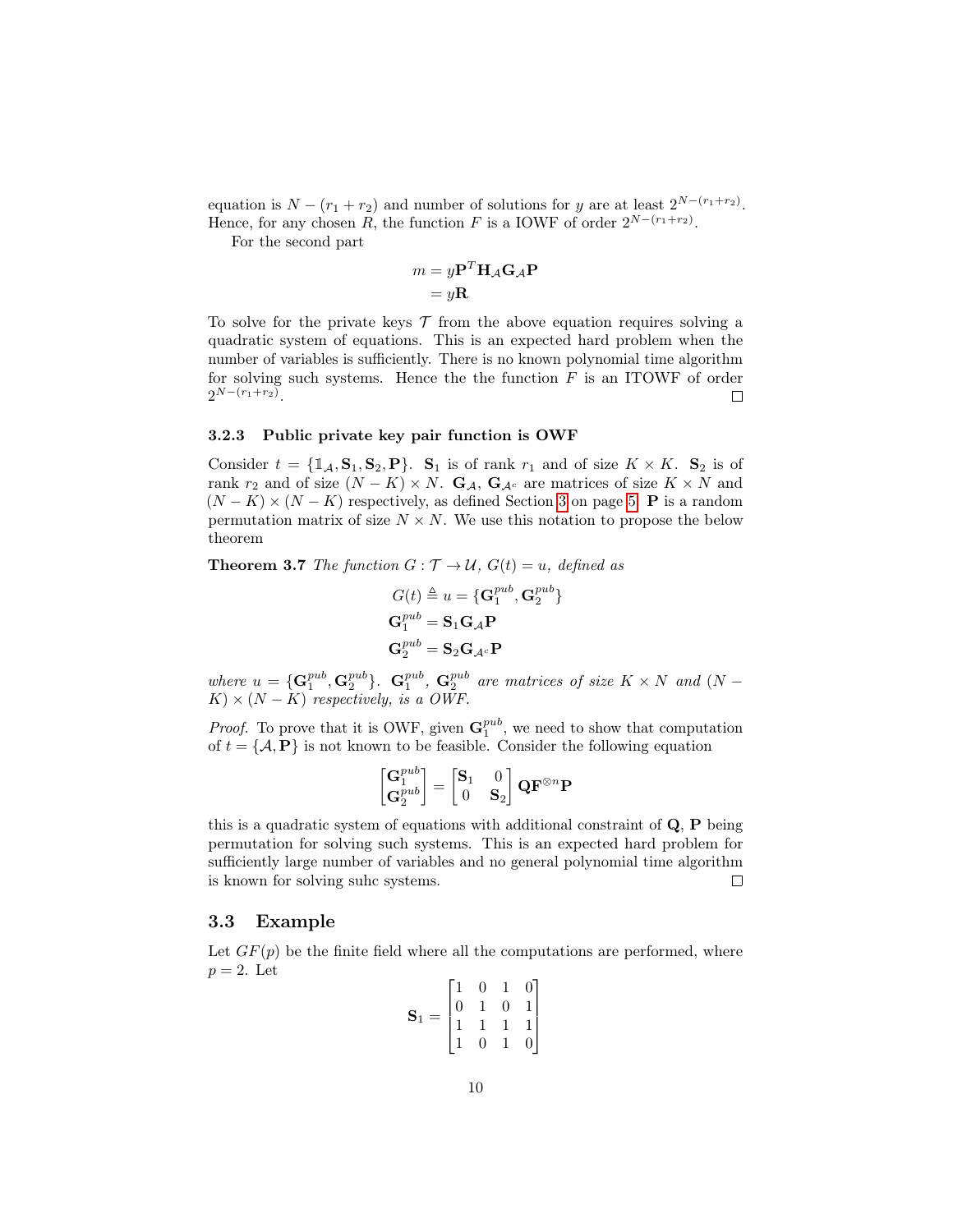and

and

.

$$
\mathbf{S}_2 = \begin{bmatrix} 1 & 0 & 0 & 1 \\ 0 & 0 & 1 & 1 \\ 1 & 0 & 1 & 0 \\ 1 & 0 & 0 & 1 \end{bmatrix}
$$

with dimension of kernel of  $\mathbf{S}_2, \mathbf{S}_1$  being 2 each. Let

$$
\mathbf{P} = \begin{bmatrix} 0 & 0 & 0 & 1 & 0 & 0 & 0 & 0 \\ 0 & 0 & 0 & 0 & 0 & 0 & 0 & 1 \\ 0 & 1 & 0 & 0 & 0 & 0 & 0 & 0 \\ 0 & 0 & 0 & 0 & 0 & 0 & 1 & 0 \\ 1 & 0 & 0 & 0 & 0 & 0 & 0 & 0 \\ 0 & 0 & 0 & 0 & 0 & 1 & 0 & 0 \\ 0 & 0 & 0 & 0 & 1 & 0 & 0 & 0 \end{bmatrix}
$$

be a randomly generated permutation matrix.  $\mathcal{A}=\{2,4,6,7\}$  be the indices for the matrix G.  $\mathsf{r}$ 

$$
\mathbf{G}_{\mathcal{A}} = \begin{bmatrix} 1 & 1 & 0 & 0 & 1 & 1 & 0 & 0 \\ 1 & 0 & 0 & 0 & 1 & 0 & 0 & 0 \\ 1 & 1 & 0 & 0 & 0 & 0 & 0 & 0 \\ 1 & 0 & 0 & 0 & 0 & 0 & 0 & 0 \end{bmatrix}
$$

$$
\mathbf{G}_{\mathcal{A}^c} = \begin{bmatrix} 1 & 1 & 1 & 1 & 1 & 1 & 1 & 1 \\ 1 & 0 & 1 & 0 & 1 & 0 & 1 & 0 \\ 1 & 0 & 0 & 0 & 1 & 0 & 0 & 0 \\ 1 & 0 & 1 & 0 & 0 & 0 & 0 & 0 \end{bmatrix}
$$

1. Private Key

$$
\mathcal{T}^{priv} = \{\mathbf{S}_1, \mathbf{S}_2, \mathbf{P}, \mathcal{A}\}
$$

2. Public Key

$$
\mathcal{T}^{pub} = \left\{ \mathbf{G}_{\mathcal{A}}^{pub} = \begin{bmatrix} 0 & 0 & 0 & 0 & 0 & 0 & 1 & 1 \\ 0 & 0 & 0 & 0 & 1 & 0 & 1 & 0 \\ 0 & 0 & 0 & 0 & 1 & 0 & 0 & 1 \\ 0 & 0 & 0 & 0 & 0 & 0 & 1 & 1 \end{bmatrix}, \right.
$$

$$
\mathbf{G}_{\mathcal{A}^c}^{pub} = \begin{bmatrix} 1 & 1 & 0 & 1 & 1 & 1 & 1 & 1 \\ 1 & 0 & 0 & 0 & 1 & 1 & 0 & 0 \\ 0 & 1 & 0 & 1 & 0 & 0 & 1 & 1 \\ 1 & 1 & 0 & 1 & 1 & 1 & 1 & 1 \end{bmatrix}
$$

3. Input  $x = \{x_1, x_1\}$  randomly generated vectors

$$
x_1 = \begin{bmatrix} 0 & 0 & 1 & 1 \end{bmatrix}, x_2 = \begin{bmatrix} 1 & 1 & 0 & 1 \end{bmatrix}
$$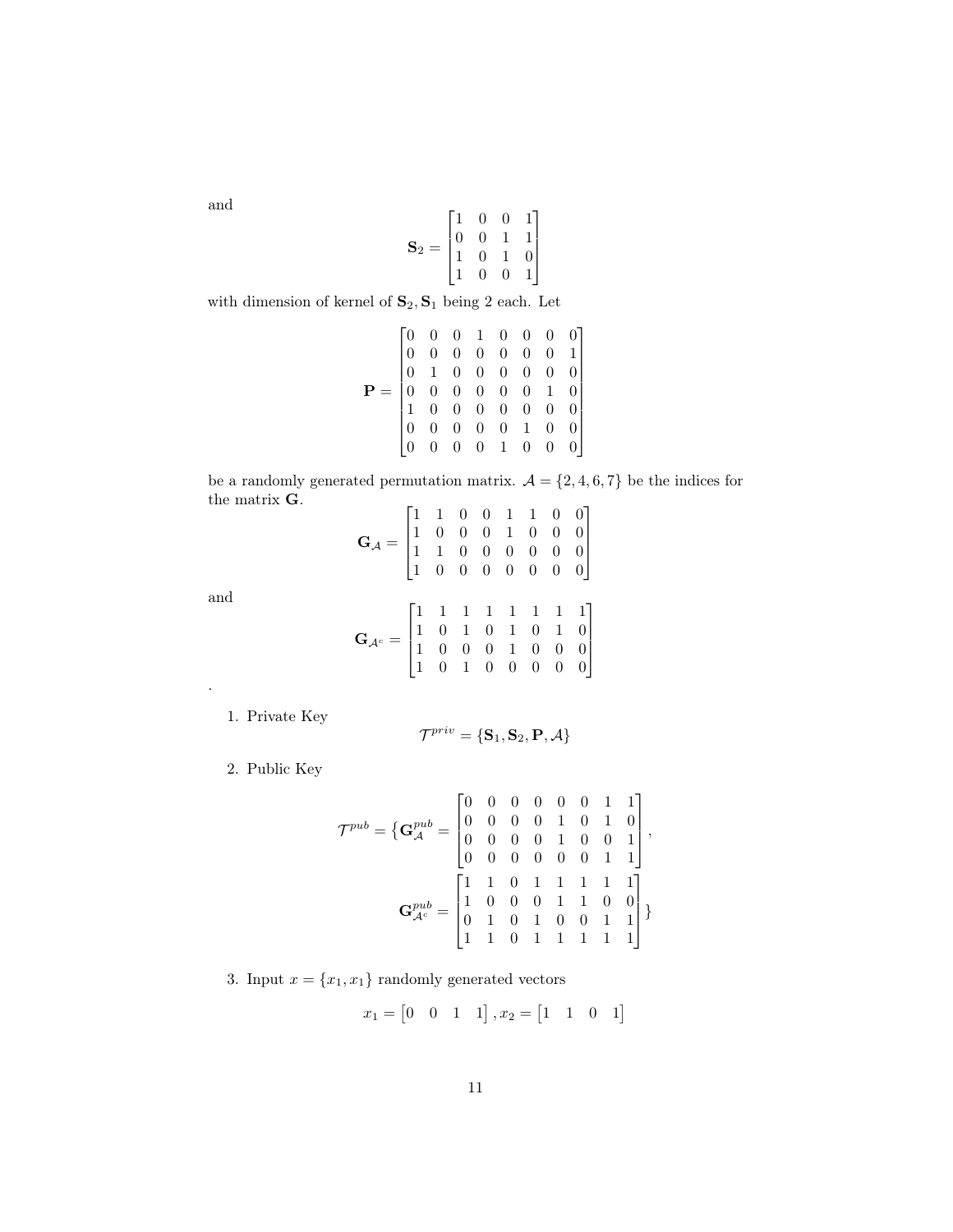4. Encryption Eq. [\(11\)](#page-7-1) on page [8](#page-7-1)

$$
c = \begin{bmatrix} 1 & 0 & 0 & 0 & 1 & 1 & 0 & 0 \end{bmatrix}
$$

5. Decryption Eq. [\(12\)](#page-7-0) on page [8](#page-7-0)

$$
\tilde{c} = c\mathbf{P}^T \mathbf{H}_{\mathcal{A}} = \begin{bmatrix} 0 & 1 & 0 & 1 \end{bmatrix}
$$

6. we multiply by  $\tilde{c}G_A P$  to obtain the shared information between the users

$$
x_1\mathbf{G}_1 = \begin{bmatrix} 0 & 0 & 0 & 0 & 1 & 0 & 1 & 0 \end{bmatrix}
$$

# 3.4 Cryptanalysis

For any cryptosystem, cryptanalysis is carried out to test its security against standard attacks.

- 1. Brute force attack: Searching key space for private key with the known public key as input.
- 2. Chosen cipher text attack: If the decryption of chosen ciphertext is available to the attacker, the attacker tries to find the private key used in the decryption.

#### 3.4.1 Brute force attack

In the brute force attack the attacker has  $\mathcal{K}^{priv}$  to retrieve the private keys. In the proposed cryptosystem the private key is  $\mathcal{T}^{priv} = {\mathbf{1}_{\mathcal{A}}}, {\mathbf{S}_1}, {\mathbf{S}_2}, {\mathbf{P}}.$  By stirling's approximation, for  $N, K > 1$ , the first part of the private key  $\mathbb{1}_A$  has

$$
\binom{N}{K} \approx 2^{\{N*H(K/N)\}}
$$

where

$$
H\left(\frac{K}{N}\right) \triangleq \frac{K}{N}\log\frac{N}{K} + \left(1 - \frac{K}{N}\right)\log\frac{1}{\left(1 - \frac{K}{N}\right)}
$$

is the binary entropy function. For the permutation matrix **P** of size  $N \times N$ yields  $N! \approx$  $\sqrt{2\pi N} \left(\frac{N}{e}\right)^N$  possible combinations. For a singular matrix of rank r and size  $K \times K$  they are  $\prod_{i=0}^{r-1} (2^K - 2^i) 2^r (K - r)$  combinations. As a result, search of the secret key is not feasible in polynomial time.

#### 3.4.2 Chosen ciphertext attack (CCA)

In CCA, the adversary uses the knowledge of decryption function and provides chosen ciphertexts to be deciphered to get plaintexts and use the ciphertext and plaintext pair to retrieve information about the secret key or future plaintext. From decryption function Eq. [\(12\)](#page-7-0) on page [8](#page-7-0) we get

$$
c\mathbf{P}^T\mathbf{H}_{\mathcal{A}}\mathbf{G}_{\mathcal{A}}\mathbf{P} = x_1
$$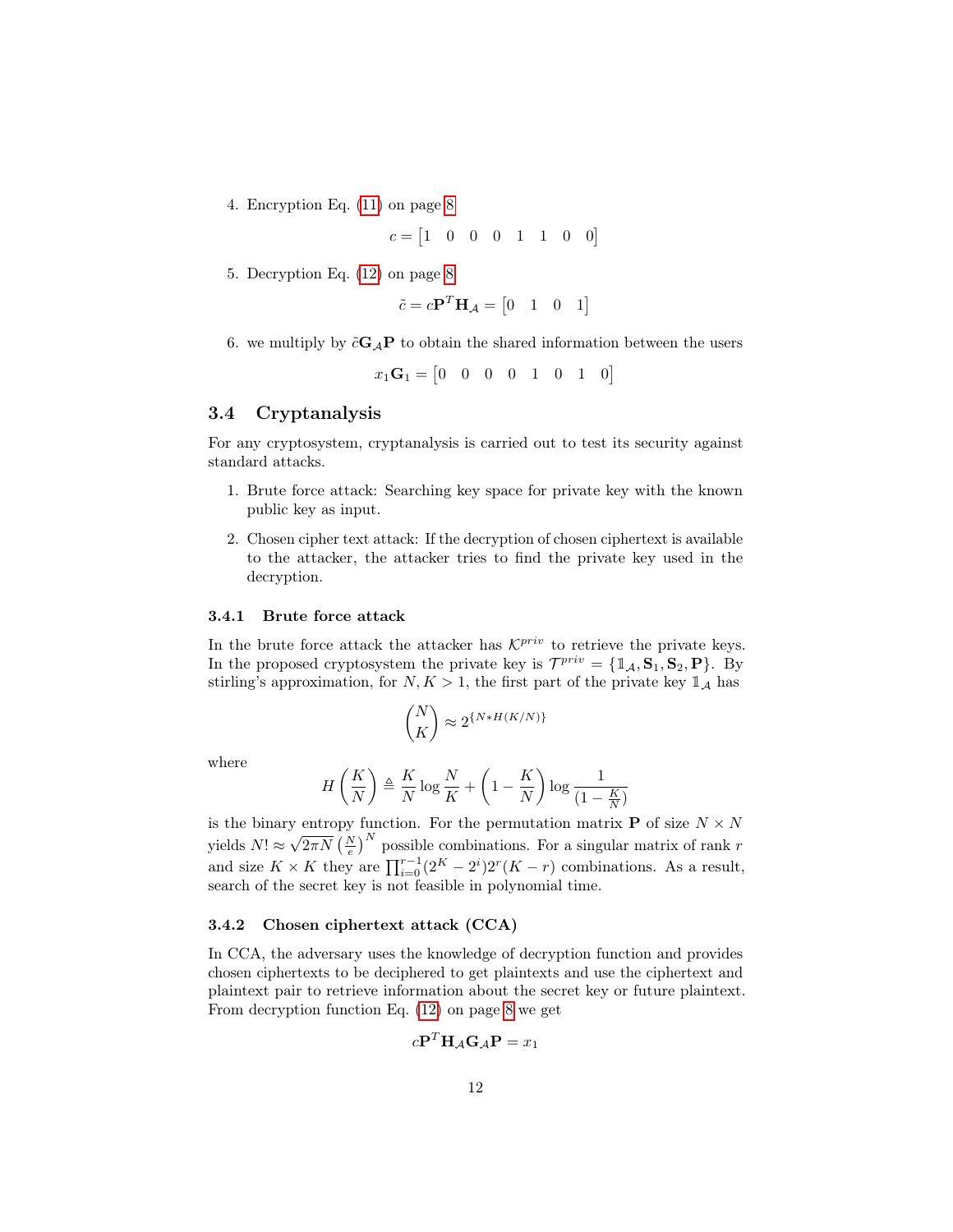So, the adversary can deduce equations in the parameters of  $P$  and indices  $\mathcal A$ and  $A<sup>c</sup>$ . These result into a quadtaric system of equations in parameters of  $P$ and G. For sufficiently large N and  $N - K$  this is an expected hard problem.

# <span id="page-12-1"></span>3.5 Construction of the Scheme

The construction requires generation of the secret key parameters  $\mathcal{T}^{priv}$  =  $\{S_1, S_2, P, A\}$ . Let the the initial seed be denoted by T used to generate the secret key  $\mathcal{T}^{priv}$ .

The indices  $A$  and the permutation matrix  $P$  can be generated using the RC4 key expansion algorithm, using the initial seed  $\mathcal{T}$ . An RC4 key scheduling algorithm is is a permutation where in it permutes the indices of the  $N$  size array. For generation of a singular matrix **S** of size  $m \times m$  and rank r, we have the following steps The algorithm [1](#page-12-0) can be used generate matrices  $S_1$  and  $S_2$  of sizes

- 1. Consider identity matrix  $\mathbf{I}_r$  of size  $r \times r$
- 2. Construct a matrix  $\mathbf{L} = \begin{bmatrix} \mathbf{I}_r & \mathbf{0}_{r \times m-r} \\ \mathbf{0} & \mathbf{0} \end{bmatrix}$  $\bm{0}_{m-r\times r}$   $\bm{0}_{m-r\times m-r}$ ;
- 3. Generate two random permutations  $\mathbf{Q}_1$ ,  $\mathbf{Q}_2$  of size  $m \times m$  using the initial seed  $\mathcal T$  as an input to RC4 key expansion algorithm
- <span id="page-12-0"></span>4. Matrix  $S \triangleq Q_1 L Q_2$

Algorithm 1: Steps to generate matrix  $S$  of rank  $r$ 

 $K \times K$  and  $(N - K) \times (N - K)$  of ranks  $r_1$  and  $r_2$  respectively. For example to achieve an ideal secrecy of order  $2^{128}$ , we can choose  $N = 512$ ,  $r_1 = r_2 = 192$ and  $K = 256$ .

# 4 Public key primitive based on general matrices

This section extends the scheme of previous section based on polar code matrices to a public key primitive using matrices over finite fields. Let  $\mathbb F$  be a finite field. Consider two matrices  $\mathbf{V}_1 = [\alpha_1^T \dots \alpha_K^T]^T$ ,  $\mathbf{V}_2 = [\alpha_{K+1}^T \dots \alpha_K^T]^T$ , where  $\alpha_1, \ldots, \alpha_N$  are linearly independent vectors in  $\mathbb{F}^n$  and let there exist a matrix  $V_3$  such that  $V_2V_3 = 0$  and  $V_1V_3$  is non-singular. We shall show why such a matrix exists. Let  $S_1$ ,  $S_2$  be two matrices, with entries in  $\mathbb{F}$ , with rank of  $S_1$ ,  $S_2$  be  $r_1$  and  $r_2$  respectively, are two matrices to hide rows of  $V_1$ ,  $V_2$ . Let P be some random permutation matrix of size  $N \times N$ 

# 4.1 Private Key And Public Keys

Matrices  $V_1$ ,  $V_2$ ,  $S_1$ ,  $S_2$ ,  $P$ , of sizes  $K \times N$ ,  $(N-K) \times N$ ,  $K \times K$ ,  $(N-K) \times (N-K)$  $K$ ,  $N \times N$  respectively, form part of private key, with above following properties.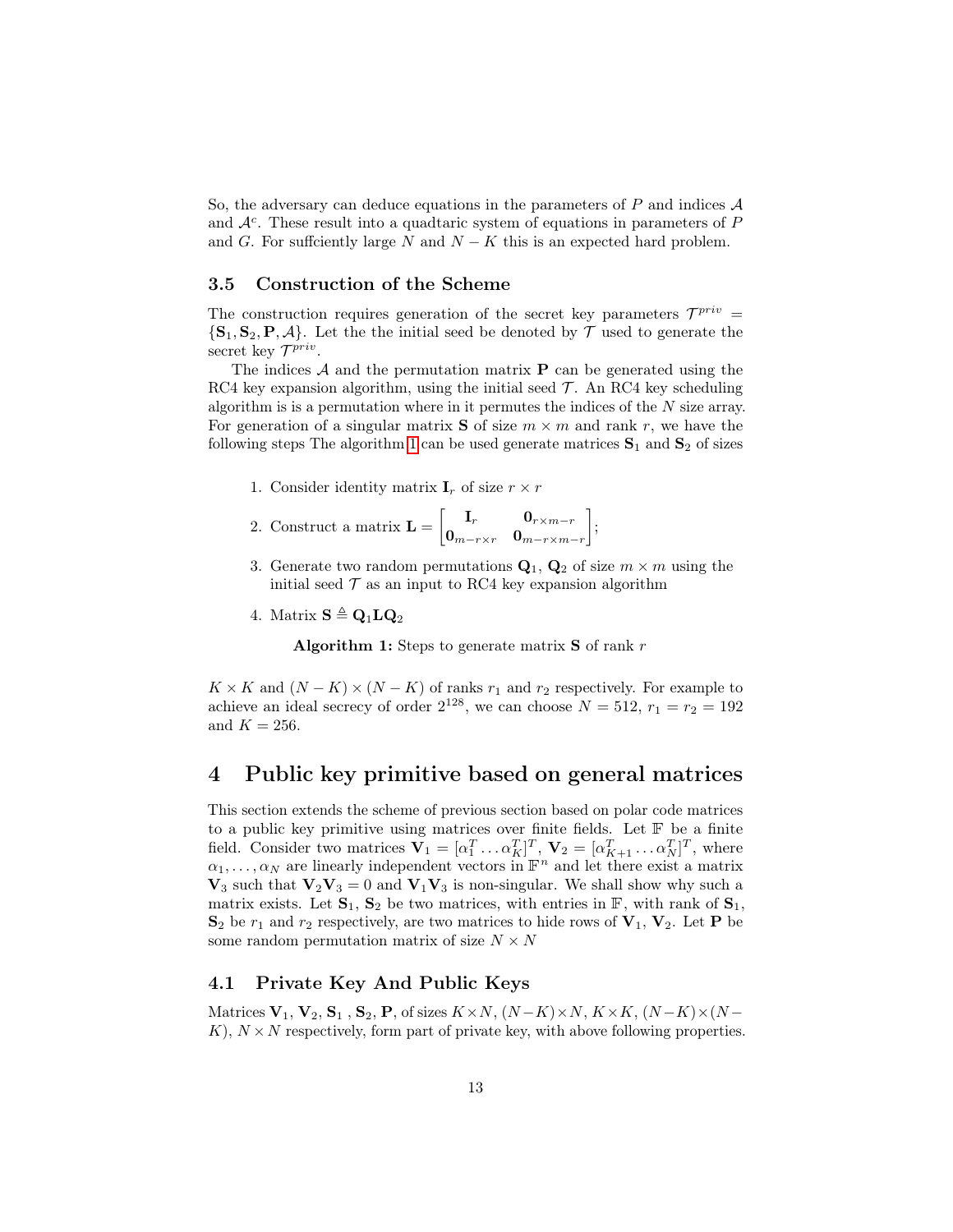There exists a matrix  $V_3$  such that  $V_2V_3 = 0$  and  $V_1V_3$  is non-singular

$$
\mathcal{T}^{priv} = \{ \mathbf{V}_1, \mathbf{V}_2, \mathbf{S}_1, \mathbf{S}_2, \mathbf{P} \}
$$
\n(13)

Let  $\mathbf{G}_1^{pub} = \mathbf{S}_1 \mathbf{V}_1 \mathbf{P}$  and  $\mathbf{G}_2^{pub} = \mathbf{S}_2 \mathbf{V}_2 \mathbf{P}$ . Then the public key is

$$
\mathcal{T}^{pub} = \{ \mathbf{G}^{pub}_1, \mathbf{G}^{pub}_2 \} \tag{14}
$$

The existence of matrix  $V_3$  is given by

<span id="page-13-2"></span>
$$
\mathbf{V}_3 = \mathbf{V}^{-1} \mathbf{E} \tag{15}
$$

where  $\mathbf{E} = \begin{bmatrix} \mathbf{I}_K \end{bmatrix}$  $\mathbf{0}_{(N-K)\times N}$ .

# 4.2 Public Key Exchange Scheme

Let  $x_1$ , of length of K,  $x_2$ , of length of  $(N - K)$ , be two randomly chosen texts by the transmitter. For the users to share common information, given the public key of the receiver,  $\mathcal{T}^{pub}$ , the encryption function by transmitter, based on the IOWF described above, is as follows

<span id="page-13-1"></span><span id="page-13-0"></span>
$$
c = x_1 \mathbf{G}_1^{pub} + x_2 \mathbf{G}_2^{pub} \tag{16}
$$

After receiving  $c$ , the receiver computes/decrypts using the ITOWF function as described above, using the secret key,  $\mathcal{T}^{priv}$ , as following,

$$
c\mathbf{P}^T \mathbf{V}_3 = x_1 \mathbf{S}_1 \mathbf{V}_1 \mathbf{P} \mathbf{P}^T \mathbf{V}_3 + x_2 \mathbf{S}_2 \mathbf{V}_2 \mathbf{P} \mathbf{P}^T \mathbf{V}_3
$$
  
=  $x_1 \mathbf{S}_1 \mathbf{V}_1 \mathbf{V}_3 + \mathbf{0}$   

$$
c\mathbf{P}^T \mathbf{V}_3 = x_1 \mathbf{S}_1 \mathbf{V}_1 \mathbf{V}_3 = x_1 \mathbf{S}_1
$$
 (17)

 $x_1\mathbf{S}_1$  is obtained and the receiver computes the vector  $x_1\mathbf{S}_1\mathbf{V}_1\mathbf{P} = x_1\mathbf{G}_1^{pub}$ , which is the common information between the receiver and transmitter. The above equations can rewritten as below

$$
c = \left[x_1 \ x_2\right] \begin{bmatrix} \mathbf{S}_1 \mathbf{V}_1 \mathbf{P} \\ \mathbf{S}_2 \mathbf{V}_2 \mathbf{P} \end{bmatrix} = \left[x_1 \ x_2\right] \begin{bmatrix} \mathbf{G}_1^{pub} \\ \mathbf{G}_2^{pub} \end{bmatrix}
$$

To make the inversion non-unique and result in multiple solutions of large set, the row spans of  $\mathbf{G}_1^{pub}$  and  $\mathbf{G}_2^{pub}$  to have an intersection of dimension d, which can be achieved using the singularity of  $S_1$ ,  $S_2$ . The number of solutions of the equation is  $p^d$  for the field of  $\mathbb{F}_p$ . We show in the next subsection that this degree of ideal secrecy is achievable in the proofs of IOWFs. Then in the a later subsection discuss a realisation or construction of the public key primitive for specific d in terms of matrices.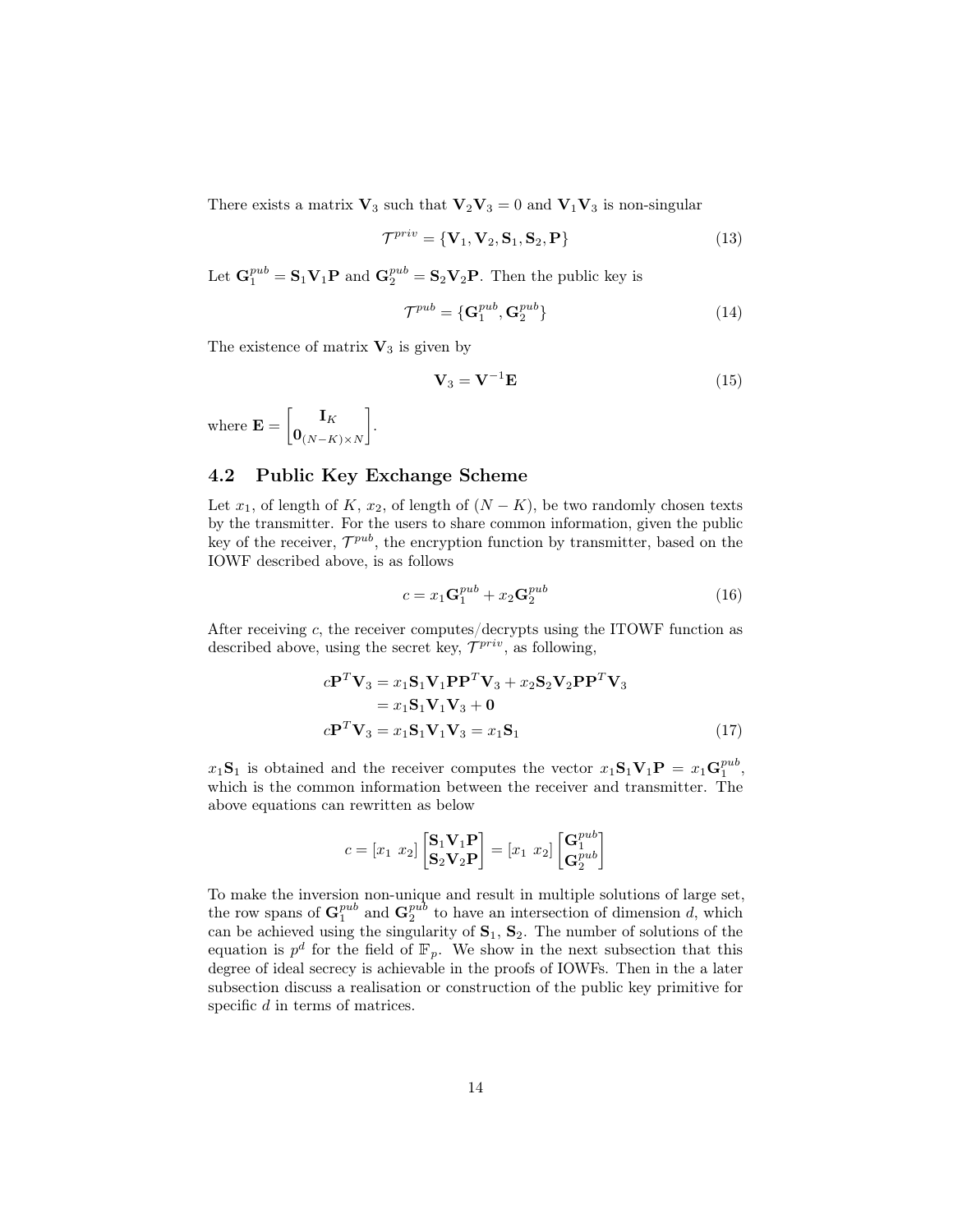# 4.3 Development Of OWF, IOWF, ITOWF

Similar to OWF for public private key pair, IOWF for encryption and ITOWF for decryption based on polar codes, we develop the same for generalised matrices.

1. Public private key pair function

$$
\begin{aligned} \mathbf{G}_1^{pub} &= \mathbf{S}_1 \mathbf{V}_1 \mathbf{P} \\ \mathbf{G}_2^{pub} &= \mathbf{S}_2 \mathbf{V}_2 \mathbf{P} \end{aligned}
$$

2. Encryption function

$$
c = x_1 \mathbf{G}_1^{pub} + x_2 \mathbf{G}_2^{pub}
$$

3. Decryption function

$$
x_1\mathbf{G}_1^{pub} = c\mathbf{P}^T\mathbf{V}_3\mathbf{V}_1\mathbf{P}
$$

where c is N-bits vector,  $x = \{x_1, x_2\}$  where  $x_1, x_2$  are of K-bit and  $(N - K)$ bit random vector respectively.  $G_1^{pub}$ ,  $G_2^{pub}$  are matrices of size  $K \times N$  and  $(N - K) \times N$  respectively. S<sub>1</sub> of rank  $r_1$  and of size  $K \times K$ . S<sub>2</sub> of rank  $r_2$  and of size  $(N - K) \times (N - K)$  respectively.  $V_1$  and  $V_2$  are matrices of size  $K \times N$ and  $(N - K) \times N$  and P is a permutation matrix of size  $N \times N$ .

#### 4.3.1 Encryption function is IOWF

Consider  $x = \{x_1, x_2\} \in \mathcal{X}$  is a N symbols random input vector of which  $x_1, x_2$ are K symbol and  $(N - K)$  symbol vectors respectively.  $u = {\bf{G}}_1, {\bf{G}}_2$  where  ${\bf{G}}_1$ is of rank  $r_1$  and of size  $K \times N$  and  $\mathbf{G}_2$  is of rank  $r_2$  and of size  $(N - K) \times N$ .

**Theorem 4.1** The encryption function  $F: \mathcal{U} \times \mathcal{X} \rightarrow \mathcal{Y}$ , defined as

$$
y = F(u, x) \triangleq x_1 \mathbf{G}_1 + x_2 \mathbf{G}_2
$$

where  $y \in \mathcal{Y}$  is a N symbol output vector, is an IOWF of order  $p^{N-r_1-r_2}$ 

*Proof.* For the function F to be an IOWF, we need to show that given  $y \in \mathcal{Y}$ , computing for  $x \in \mathcal{X}$  results in a set  $S_y \in \mathcal{X} \times \mathcal{E}$  of order n all of which are equiprobable. So, given y and public keys  $G_1$  and  $G_2$ 

$$
y = \begin{bmatrix} x_1 & x_2 \end{bmatrix} \begin{bmatrix} \mathbf{G}_1 \\ \mathbf{G}_2 \end{bmatrix} = \begin{bmatrix} x_1 & x_2 \end{bmatrix} \mathbf{G}^{pub}
$$

The rank of matrix  $G_1$  is  $r_1$  and the rank of matrix  $G_2$  is  $r_2$ . Hence rank  $\mathbf{G} \leq r_1 + r_2$ . Hence the underdetermined system of linear equations above has at least  $N - r_1 - r_2$  free variables. So the number of solutions of  $x = \{x_1,$  $x_2$ }  $\in \mathcal{X}$  is at least  $p^{N-r_1-r_2}$ . So the encryption function  $F(u, x)$  is IOWF of order  $p^{N-r_1-r_2}$ .  $\Box$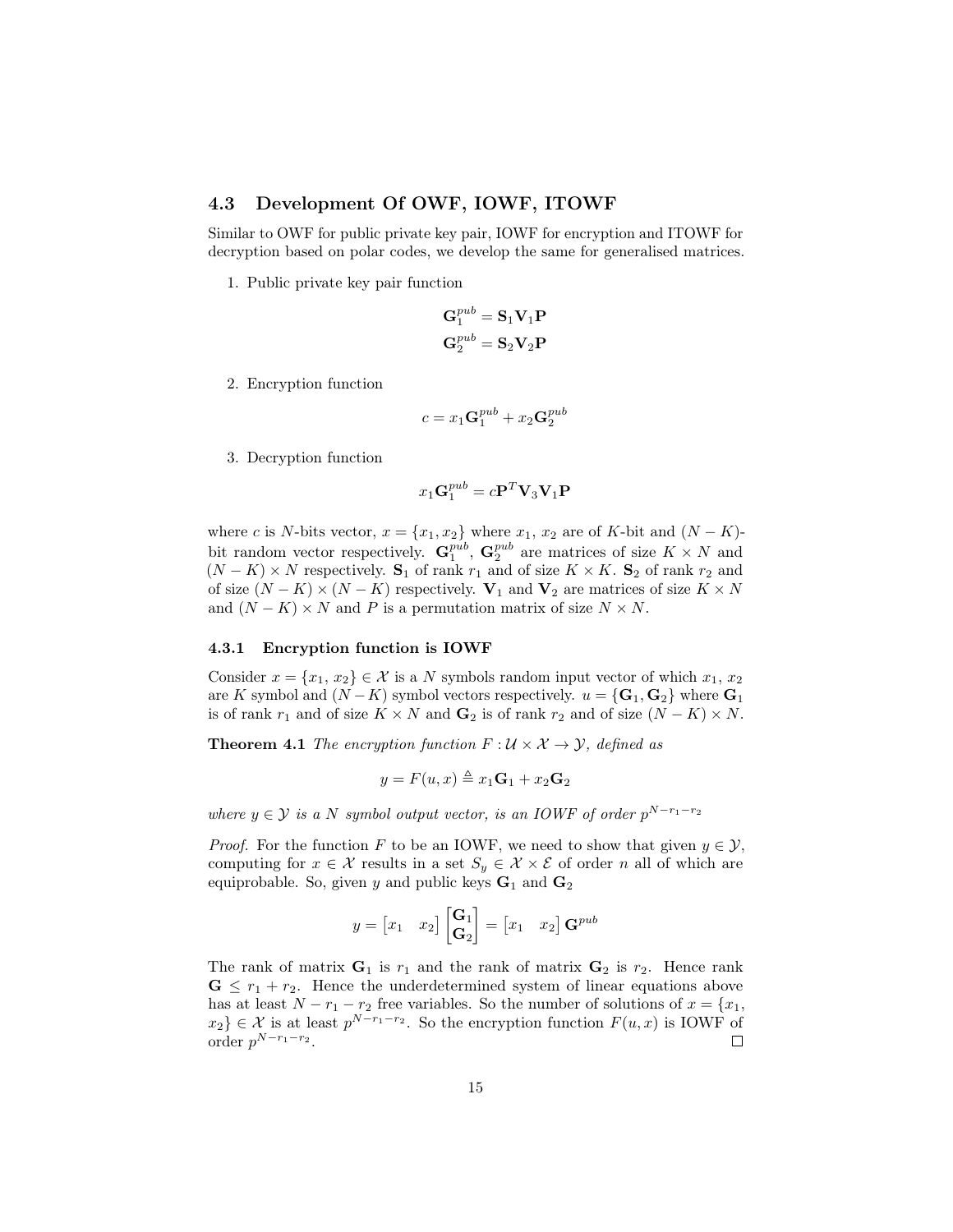#### 4.3.2 Decryption function is ITOWF

Consider a trapdoor  $t = \{S_1, S_2, V_1, V_2, P\}$  where  $S_1$  is of rank  $r_1$  and of size  $K \times K$  and  $S_2$  is of rank  $r_2$  and of size  $(N - K) \times (N - K)$ .  $x = \{x_1, x_2\}$ denotes a random string of which  $x_1, x_2$  are K symbols and  $N - K$  symbols respectively.  $y$  is vector string of N symbols vector. **P** is a random permutation matrix of size  $N \times N$ . With this notation we have

**Theorem 4.2** The function  $F : \mathcal{T} \times \mathcal{Y} \rightarrow \mathcal{M}$ , defined as,

$$
F(t, y) \triangleq M = x\mathbf{G}_1 = y\mathbf{P}^T \mathbf{V}_3 \mathbf{V}_1 \mathbf{P}
$$

where m denotes a vector string of N symbols, is a ITOWF of order  $p^{N-K}$  with the private key  $\mathcal{T} = \mathbf{P}^T \mathbf{V}_3 \mathbf{V}_1 \mathbf{P}$  as trapdoor.

*Proof.* For the function  $F$  to be an ITOWF of order  $n$ , we need to show the following

- 1. is an IOWF of order  $n$  for each private key parameters  $t$
- 2. given y and x, computation of t is not known to be feasible.

For the function F to be IOWF, we need to show that, given m, computing  $y$ results in the set  $S_m \in \mathcal{Y}$  of order n. For a arbitrarily chosen  $V_1$ , P we get the following equations

$$
m = y\mathbf{P}^T \mathbf{V}_3 \mathbf{V}_1 \mathbf{P} = y\mathbf{R}
$$

The rank of  $P$ ,  $V_1$  and  $V_3$  are N, K and K and are all part of private key. For any chosen  $\mathbf{R}$ , of rank less than  $K$ , is product of these matrices. We can see from the above equation this is of the form  $A x = b$ , where A is not of full rank. Hence the least number of free variables in above equation is  $N - K$  and number of solutions for y are at least  $p^{N-K}$ . Hence, for any chosen **R**, the function F is a IOWF of order  $p^{N-K}$ .

For the second part of the group, we form the equations as

$$
m = y\mathbf{P}^T \mathbf{V}_3 \mathbf{V}_1 \mathbf{P} = y\mathbf{R}
$$

This equation is a quadratic system in private key parameters along with constraint equations for P to be permutation and relations between  $V_1$  and  $V_3$ . With sufficiently large N and the difference  $N - K$  this is an expected hard problem as no known general algorithm is known for solving quadratic systems. Hence the function F is a ITOWF of order  $p^{N-K}$ .  $\Box$ 

#### 4.3.3 Public private key pair function is OWF

Consider  $t = {\mathbf{S}_1, \mathbf{S}_2, \mathbf{V}_1, \mathbf{V}_2, \mathbf{P}}$ .  $\mathbf{S}_1$  is of rank  $r_1$  and of size  $K \times K$ .  $\mathbf{S}_2$  is of rank  $r_2$  and of size  $N - K \times N$ .  $V_1$ ,  $V_2$  are matrices of size  $K \times N$  and  $N - K \times N$  respectively. **P** is a random permutation matrix of size  $N \times N$ . We use this notation to propose the below theorem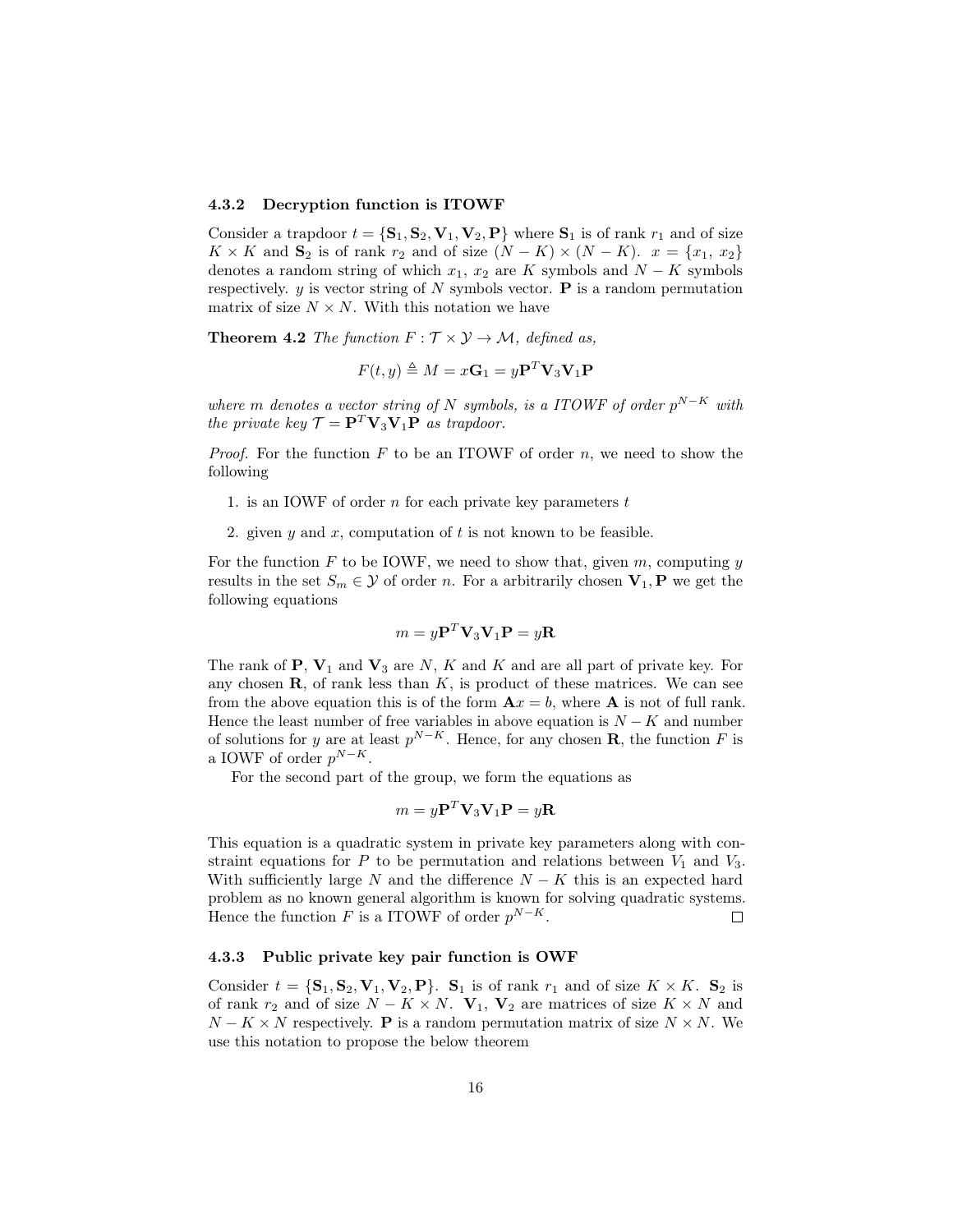**Theorem 4.3** The function  $G: \mathcal{T} \to \mathcal{U}$ , defined as,

$$
G(t) \triangleq u = {\mathbf{G}_1^{pub}, \mathbf{G}_2^{pub}} \n\mathbf{G}_1^{pub} = \mathbf{S}_1 \mathbf{V}_1 \mathbf{P} \n\mathbf{G}_2^{pub} = \mathbf{S}_2 \mathbf{V}_2 \mathbf{P}
$$

 $\mathbf{G}_1^{pub}$ ,  $\mathbf{G}_2^{pub}$  are matrices of size  $K \times N$  and  $N - K \times N - K$  respectively, is a OWF.

*Proof.* To prove that it is IOWF, given  $\mathbf{G}_1^{pub}$ , we need to show that computation of  $r = {\bf{S}_1, S_2, V_1, V_2, P}$  is not known to be feasible. Consider the following equation

$$
\begin{bmatrix} \mathbf{G}_1^{pub} \\ \mathbf{G}_2^{pub} \end{bmatrix} = \begin{bmatrix} \mathbf{S}_1 & 0 \\ 0 & \mathbf{S}_2 \end{bmatrix} \mathbf{Q} \mathbf{F}^{\otimes n} \mathbf{P}
$$

this is a quadratic system of equations in parameters of the private key with a additional constraints of Q, P being permutation matrices. With N and  $N - K$ sufficiently large this is an expected hard problem and no general algorithm is known for solving quadratic systems.  $\Box$ 

### 4.4 Example

and

Let  $GF(p)$  be the finite field where all the computations are performed, where  $p = 7$ . Let

$$
\mathbf{S}_1 = \begin{bmatrix} 1 & 0 & 1 & 0 \\ 0 & 1 & 0 & 1 \\ 1 & 1 & 1 & 1 \\ 1 & 0 & 1 & 0 \end{bmatrix}
$$

$$
\mathbf{S}_2 = \begin{bmatrix} 1 & 0 & 0 & 1 \\ 0 & 0 & 1 & 1 \\ 1 & 0 & 1 & 0 \\ 1 & 0 & 0 & 1 \end{bmatrix}
$$

with rank of  $\mathbf{S}_2=2$  and rank of  $\mathbf{S}_1=3$  . Let

$$
\mathbf{P} = \begin{bmatrix} 0 & 0 & 0 & 0 & 1 & 0 & 0 & 0 \\ 0 & 0 & 0 & 0 & 0 & 1 & 0 & 0 \\ 0 & 0 & 0 & 0 & 0 & 0 & 0 & 1 \\ 0 & 1 & 0 & 0 & 0 & 0 & 0 & 0 \\ 1 & 0 & 0 & 0 & 0 & 0 & 0 & 0 \\ 0 & 0 & 0 & 1 & 0 & 0 & 0 & 0 \\ 0 & 0 & 1 & 0 & 0 & 0 & 0 & 0 \\ 0 & 0 & 0 & 0 & 0 & 0 & 1 & 0 \end{bmatrix}
$$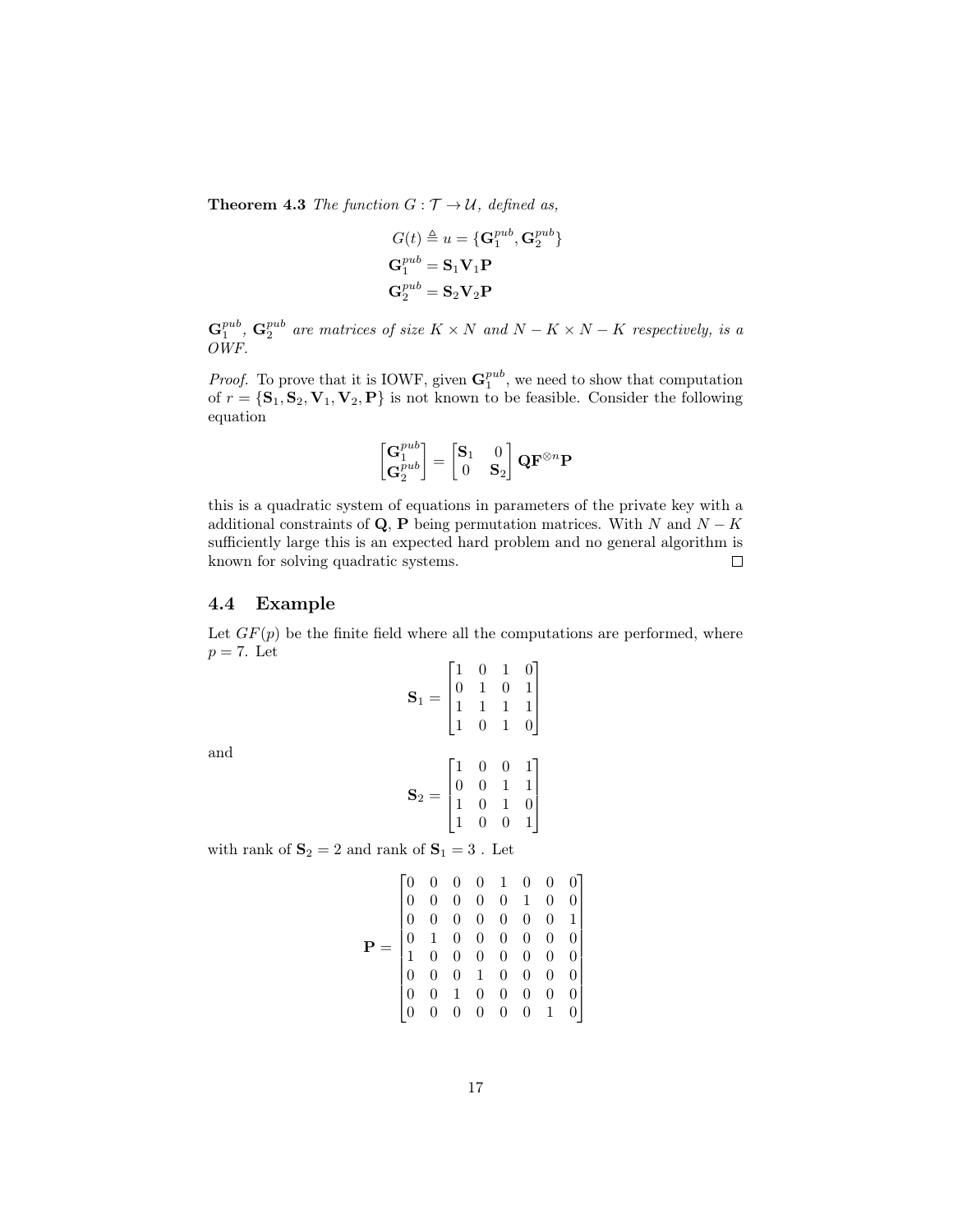be a randomly generated permutation matrix. We choose  $N$  linearly independent vectors in  $\mathbf{F}^{N}$  to form the matrix **V**, a full rank matrix, which is partitioned as  $\mathbf{V} = \begin{bmatrix} \mathbf{V}_1 \\ \mathbf{V} \end{bmatrix}$  $\mathbf{V}_2$ . The matrix  $\mathbf{V}_1$  is of size  $K \times N$  and  $\mathbf{V}_2$  is of size  $(N - K) \times N$ .

$$
\mathbf{V}_1 = \begin{bmatrix} 2 & 2 & 2 & 3 & 5 & 4 & 3 & 5 \\ 5 & 1 & 2 & 3 & 1 & 1 & 4 & 1 \\ 1 & 3 & 5 & 5 & 1 & 3 & 3 & 2 \\ 1 & 1 & 6 & 3 & 3 & 4 & 5 & 1 \end{bmatrix}
$$
  

$$
\begin{bmatrix} 0 & 0 & 6 & 3 & 1 & 1 & 3 & 5 \end{bmatrix}
$$

and

$$
\mathbf{V}_2 = \begin{bmatrix} 0 & 0 & 6 & 3 & 1 & 1 & 3 & 5 \\ 5 & 2 & 1 & 0 & 3 & 6 & 6 & 5 \\ 4 & 6 & 5 & 1 & 1 & 3 & 2 & 0 \\ 4 & 2 & 0 & 2 & 3 & 2 & 0 & 4 \end{bmatrix}
$$

 $\mathbf{I}$  $\overline{1}$  $\overline{1}$ 

Then there exists a matrix  $\mathbf{V}_3$  satisfying  $\mathbf{V}_1\mathbf{V}_3 = \mathbf{I}_K$  and  $\mathbf{V}_2\mathbf{V}_3 = \mathbf{0}_{(N-K)\times N}$ . Then the existence of matrix  $V_3$  is given by  $V_3 = V^{-1}E$ , where  $E = \begin{bmatrix} I_K \end{bmatrix}$  $\mathbf{0}_{(N-K)\times N}$  . Using matrix **V** and above conditions we compute the matrix  $V_3$ 

$$
\mathbf{V}_3 = \begin{bmatrix} 0 & 5 & 2 & 5 \\ 2 & 2 & 0 & 4 \\ 5 & 6 & 1 & 0 \\ 0 & 4 & 5 & 0 \\ 6 & 3 & 2 & 1 \\ 0 & 4 & 2 & 2 \\ 3 & 5 & 1 & 6 \\ 5 & 0 & 0 & 0 \end{bmatrix}
$$

1. Private Key

$$
\mathcal{T}^{priv} = \{\mathbf{S}_1, \mathbf{S}_2, \mathbf{P}, \mathbf{V}_1, \mathbf{V}_2\}
$$

2. Public Key

$$
\mathcal{T}^{pub} = \left\{ \mathbf{G}_1^{pub} = \begin{bmatrix} 6 & 1 & 6 & 0 & 3 & 5 & 0 & 0 \\ 4 & 6 & 2 & 5 & 6 & 2 & 2 & 1 \\ 3 & 0 & 1 & 5 & 2 & 0 & 2 & 1 \\ 6 & 1 & 6 & 0 & 3 & 5 & 0 & 0 \end{bmatrix}, \right.
$$

$$
\mathbf{G}_2^{pub} = \begin{bmatrix} 4 & 5 & 3 & 3 & 4 & 2 & 2 & 6 \\ 4 & 3 & 2 & 5 & 1 & 1 & 4 & 5 \\ 2 & 4 & 5 & 4 & 4 & 6 & 5 & 4 \\ 4 & 5 & 3 & 3 & 4 & 2 & 2 & 6 \end{bmatrix}
$$

3. Input  $x = \{x_1, x_2\}$  randomly generated vectors

$$
x_1 = \begin{bmatrix} 2 & 1 & 5 & 6 \end{bmatrix}, x_2 = \begin{bmatrix} 3 & 6 & 1 & 4 \end{bmatrix}
$$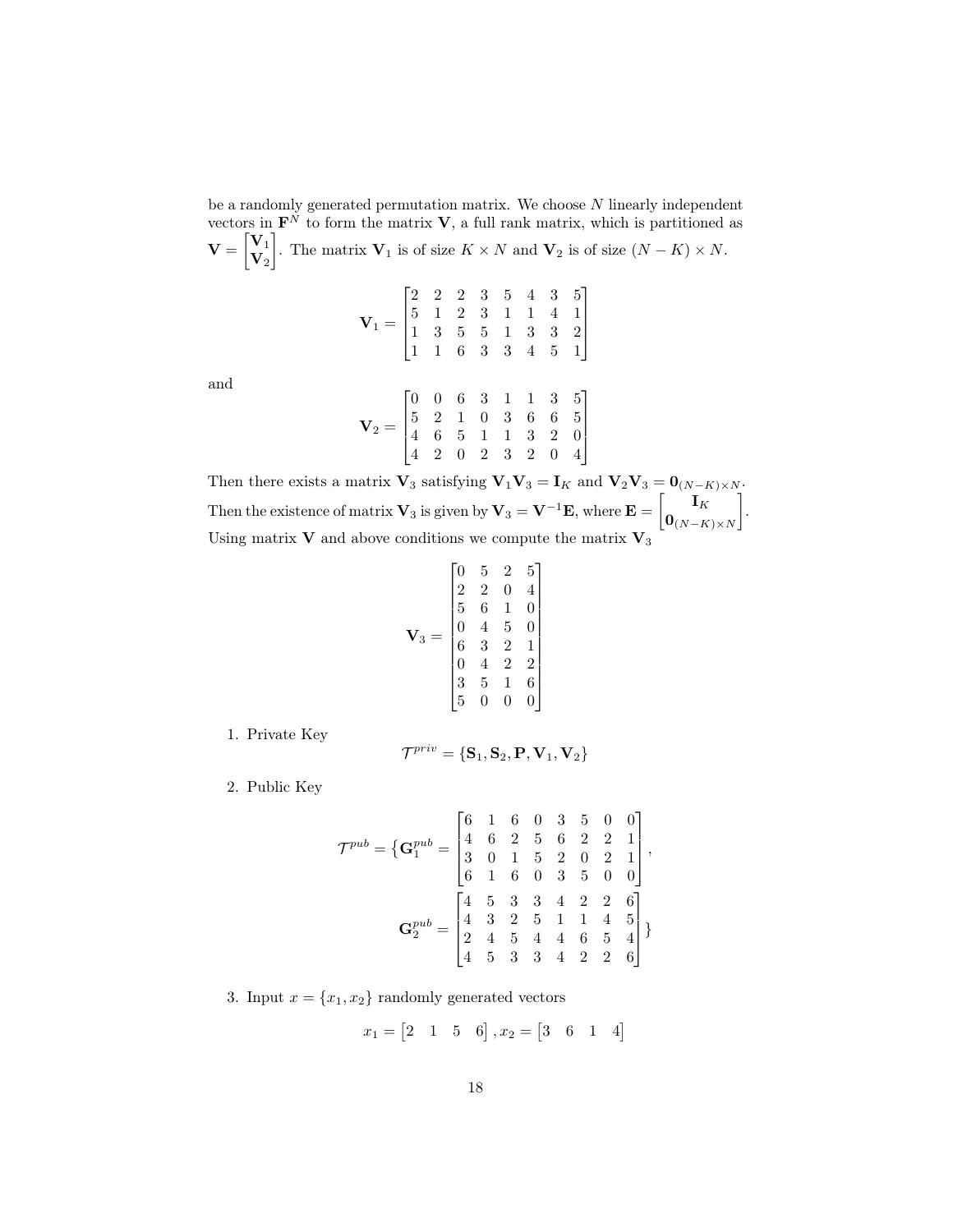4. Encryption Eq. [\(16\)](#page-13-0) on page [14](#page-13-0)

$$
c = \begin{bmatrix} 2 & 1 & 2 & 1 & 1 & 5 & 6 & 5 \end{bmatrix}
$$

5. Decryption Eq. [\(17\)](#page-13-1) on page [14,](#page-13-1)

1

$$
\tilde{c} = c\mathbf{P}^T \mathbf{V}_3 = \begin{bmatrix} 6 & 6 & 6 & 6 \end{bmatrix}
$$

6. we multiply by  $\tilde{c}V_1P$  to obtain the shared information between the users

$$
\tilde{c}V_1P = x_1G_1 = \begin{bmatrix} 4 & 0 & 6 & 2 & 5 & 0 & 5 & 6 \end{bmatrix}
$$

Let the matrix  $\mathbf{G} = \begin{bmatrix} \mathbf{G}_1^{pub} \\ \mathbf{G}_2^{pub} \end{bmatrix}$  $\mathbf{G}_{2}^{pub}$ 

$$
\mathbf{G} = \begin{bmatrix}\n6 & 1 & 6 & 0 & 3 & 5 & 0 & 0 \\
4 & 6 & 2 & 5 & 6 & 2 & 2 & 1 \\
3 & 0 & 1 & 5 & 2 & 0 & 2 & 1 \\
6 & 1 & 6 & 0 & 3 & 5 & 0 & 0 \\
4 & 5 & 3 & 3 & 4 & 2 & 2 & 6 \\
4 & 3 & 2 & 5 & 1 & 1 & 4 & 5 \\
2 & 4 & 5 & 4 & 4 & 6 & 5 & 4 \\
4 & 5 & 3 & 3 & 4 & 2 & 2 & 6\n\end{bmatrix}
$$
\nThe echelon form matrix

\n
$$
\mathbf{G} = \begin{bmatrix}\n1 & 0 & 0 & 0 & 0 & 3 & 4 & 3 \\
0 & 1 & 0 & 0 & 0 & 3 & 4 & 3 \\
0 & 0 & 0 & 1 & 0 & 0 & 1 & 3 & 4 \\
0 & 0 & 0 & 1 & 0 & 1 & 0 & 0 \\
0 & 0 & 0 & 1 & 0 & 1 & 0 & 0 \\
0 & 0 & 0 & 0 & 1 & 3 & 4 & 1 \\
0 & 0 & 0 & 0 & 0 & 0 & 0 & 0 \\
0 & 0 & 0 & 0 & 0 & 0 & 0 & 0 \\
0 & 0 & 0 & 0 & 0 & 0 & 0 & 0 \\
0 & 0 & 0 & 0 & 0 & 0 & 0 & 0\n\end{bmatrix}
$$
\nwith

\n
$$
\mathbf{G} = \begin{bmatrix}\n6 & 1 & 6 & 0 & 3 & 5 & 0 & 0 \\
6 & 1 & 6 & 0 & 3 & 5 & 0 & 0 \\
0 & 0 & 0 & 0 & 3 & 4 & 3 \\
0 & 0 & 0 & 0 & 0 & 0 & 2 & 4 \\
0 & 0 & 0 & 0 & 0 & 0 & 0 & 0 \\
0 & 0 & 0 & 0 & 0 & 0 & 0 & 0 \\
0 & 0 & 0 & 0 & 0 & 0 & 0 & 0\n\end{bmatrix}
$$

form shows the  $\mathbf{G}_1^{pub}$  and  $\mathbf{G}_2^{pub}$  have an intersection of  $d=3$  resulting in  $7^3$ solutions to solve the ciphertext plaintext equation.

# 4.5 Cryptanalysis

We again consider the two attacks as discussed above.

# 4.5.1 Brute force attack

In the brute force attack the adversary performs an exhaustive search of the key space,  $\mathcal{T}^{priv}$ , to retrieve the keys. For the attack to be unsuccessful, the key space has to be sufficiently large. In the proposed cryptosystem the private key  $\mathcal{T}^{priv} = {\bf{V}_1, V_2, S_1, S_2, P}$ . For the permutation matrix **P** of size  $N \times N$  yields  $N! \approx$  $\sqrt{2\pi N} \left(\frac{N}{e}\right)^N$  possible combinations. For a singular matrices of rank r and size  $K \times K$  they are  $\prod_{i=0}^{r-1} (p^K - p^i)p^r(K - r)$  combinations. Since  $V_1, V_2$  form N linearly independent vectors they are  $\prod_{i=0}^{N-1} (p^N - p^i)$ . As a result, search of the secret key is not feasible in polynomial time.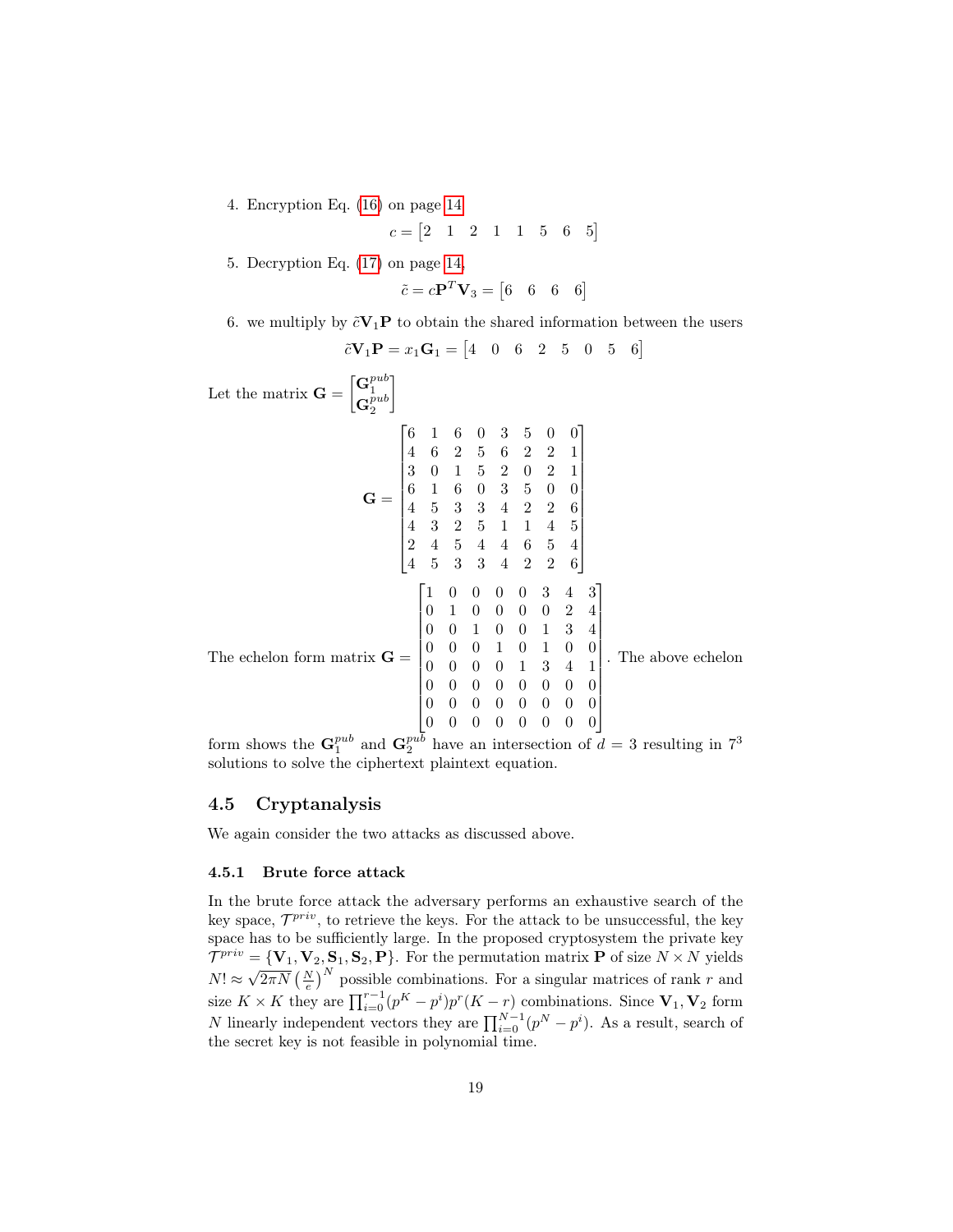#### 4.5.2 Chosen ciphertext attack (CCA)

Here the adversary can provide ciphertexts  $c$  for decryption. With many such chosen ciphertexts, from decryption function Eq. [\(17\)](#page-13-1) on page [14](#page-13-1) we get

$$
c\mathbf{P}^T\mathbf{V}_3\mathbf{V}_1\mathbf{P} = x_1
$$

So, the adversary can get equations in parameters of the private key

 ${\bf P}^T {\bf V}_3 {\bf V}_1 {\bf P}$ 

However again these can be organised as a system of quadratic equations in private key parameters which is an expected hard problem with sufficiently large N and  $N - K$ . Hence the scheme is secure against CCA.

# 4.6 Construction of the Scheme

The construction requires generation of the secret key parameters  $\mathcal{T}^{priv}$  =  ${\bf S}_1, {\bf S}_2, {\bf V}_1, {\bf V}_2, {\bf P}$  and show existence of  ${\bf V}_3$ . Let the initial seed be denoted by  $\mathcal T$  used to generate the secret key  $\mathcal T^{priv}$ . Refer to Eq. [\(15\)](#page-13-2) on page [14](#page-13-2) for construction of matrices  $V_1$ ,  $V_2$  and  $V_3$ . The matrices  $S_1$  and  $S_2$  can be constructed using the algorithm [1](#page-12-0) in Section [3.5](#page-12-1) on page [13.](#page-12-1) For a choice of N, K and d the rank( $S_1$ ) = r<sub>1</sub> is the floor of  $(N - d)/2$  and the rank( $S_2$ ) = r<sub>2</sub> is  $N - d - r_1$ . For example to achieve an ideal secrecy of order  $2^{128} \approx 5^{55}$ , we can choose  $N = 128$ ,  $r_1 = 36$  and  $r_2 = 37$  and  $K = 64$ 

# 5 Conclusion

A key exchange scheme over a public channel is proposed using the polar code matrix and also its extension over matrices over finite fields. The schemes are shown to be secured in terms of the notions of ideal secrecy as well as hardness of computation of a large system of quadratic equations. The encryption and decryption are computationally efficient. Ideal secrecy based public key schemes are not previously known. Due to simplicity of computation in encryption and decryption involving only linear algebra the scheme is believed to be practically useful for key exchange as well as small scale encryption. Applications of the scheme for construction of signatures may involve new problems which shall be explored in future work.

# References

- <span id="page-19-0"></span>[1] Ronald L Rivest, Adi Shamir, and Leonard Adleman. A method for obtaining digital signatures and public-key cryptosystems. Communications of the  $ACM$ ,  $21(2):120-126$ , 1978.
- <span id="page-19-1"></span>[2] Michael O Rabin. Digitalized signatures and public-key functions as intractable as factorization. Technical report, MASSACHUSETTS INST OF TECH CAMBRIDGE LAB FOR COMPUTER SCIENCE, 1979.